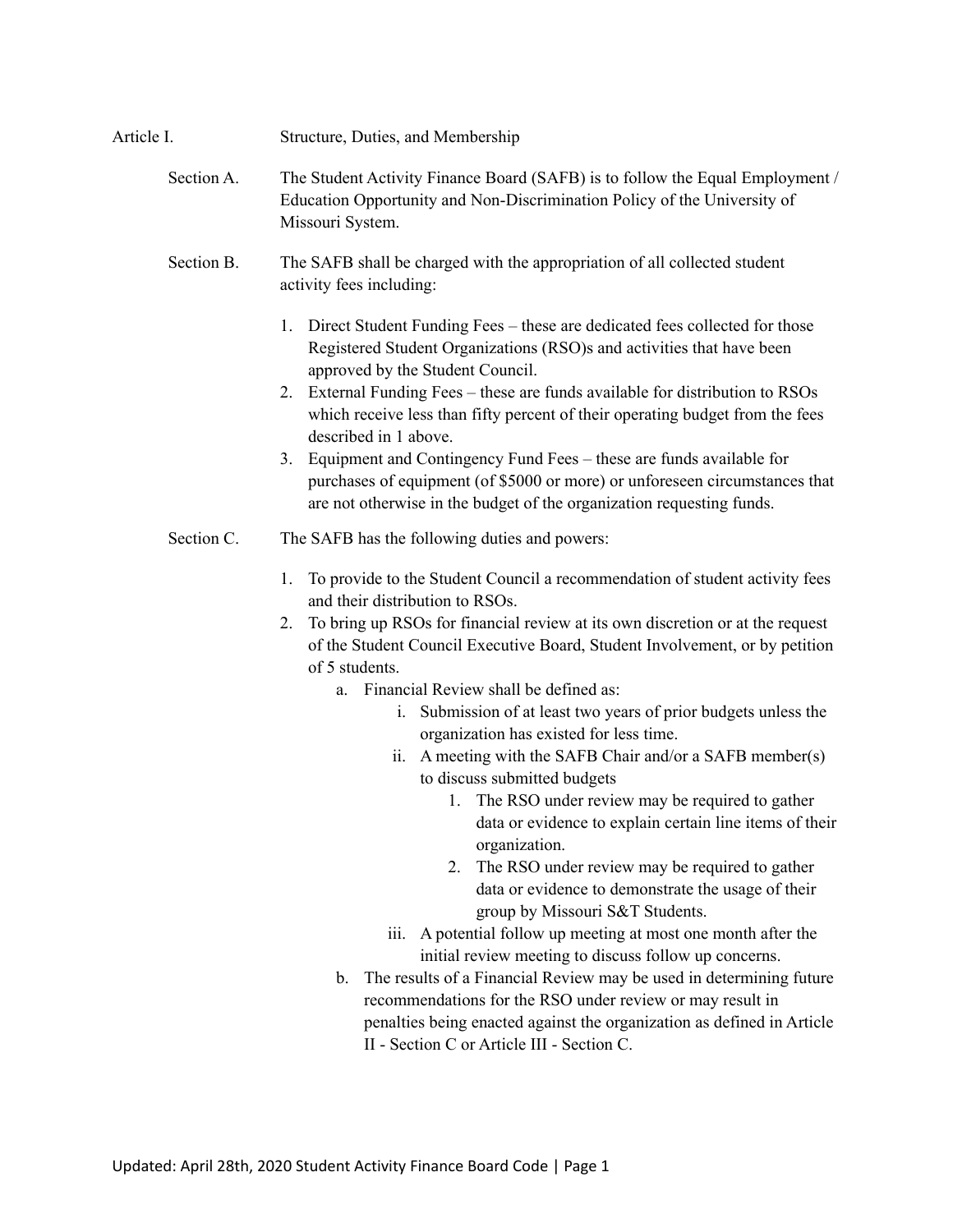- Section D. To be eligible to serve on the SAFB, members must meet the following criteria during their entire term on the Board:
	- 1. All members must be students and voting members must have been enrolled for a minimum of one semester at the Missouri University of Science and Technology.
	- 2. All members must have a cumulative GPA of 2.5 or higher.
	- 3. No more than two members of the SAFB may be members of a single fraternity, a single sorority, or a Student Activity Fee funded organization, with the exception of Student Council, voting members of the Interfraternity Council, the Residence Hall Association, the Panhellenic Council, the Greek Independent Council, the Associated Students of the University of Missouri, or the National Pan-Hellenic Council.
	- 4. In order to be eligible to serve on SAFB, applicants must fill out a formal application, available on the SAFB website, and either a physical or an electronic copy must be turned in to the SAFB Chair. After submission of the application, the SAFB shall then schedule an interview, if necessary, with the applicant. If positions are available on SAFB, applicants may be voted upon to become SAFB electees by a majority vote of SAFB after all current applicants have interviewed.
	- 5. Each individual SAFB electee shall be brought forth to the Student Council General Body to be approved to serve on the SAFB by a two-thirds vote. Only the SAFB may bring forth nominees to be approved by the Student Council General Body.
	- 6. If a member has more than two unexcused absences in a semester, the SAFB Chair, the DSF Chair, and the EFC Chair will review the membership with the Student Involvement Advisor. The three SAFB chairs may then remove the member by a unanimous vote.
		- a. Members under review for missing meetings will have the option to appeal their membership within 30 days.
		- b. To retain membership, the three SAFB chairs will make another vote.
- Section E. The SAFB's membership shall consist of the following:
	- 1. Ex-officio members these members shall act as advisors to SAFB and be non-voting members. They shall be as follows:
		- a. SAFB Alumni Advisor any past SAFB Chair still enrolled as a student.
		- b. SAFB Advisors shall be the Student Involvement Director and the Student Council Advisor.
		- c. Club Sports Council President shall be the current semester's Club Sports Council President and shall advise and assist on Club Sports Matters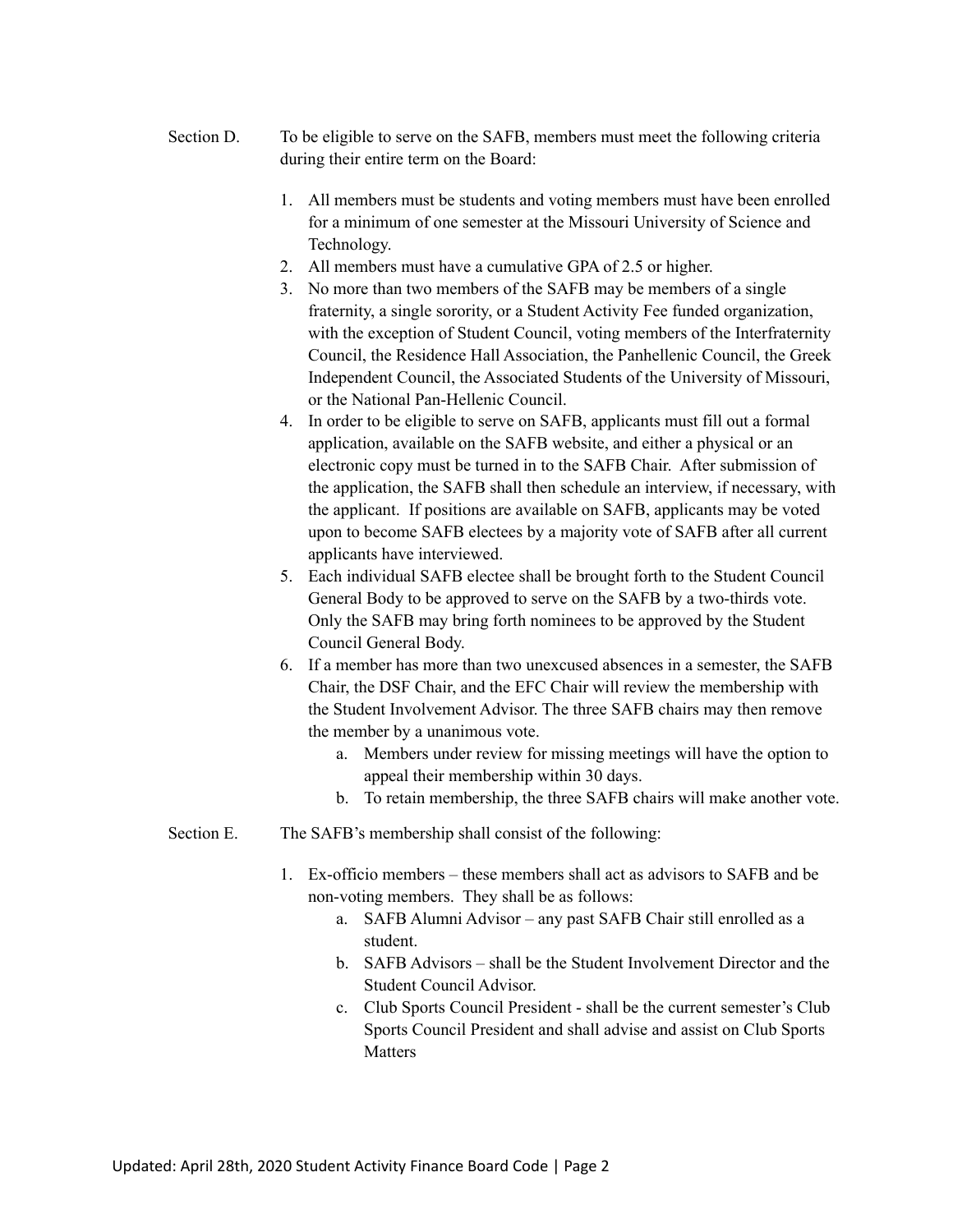- d. Club Sports Council Treasurer shall be the current semester's Club Sports Council Treasurer and shall advise and assist on Club Sports **Matters**
- 2. There shall be up to 20 voting members selected to serve on SAFB.
- 3. The SAFB will have a quorum of 50% of voting members at a meeting with a minimum number of 5 voting members to be able to do business and vote on any proceedings of the time. If at any point SAFB does not have quorum, SAFB is incapable of voting on or passing any budget recommendations,
- 4. Any SAFB member who is a member of an organization that receives funding through the yearly Student Activity Fee Referendum may not take part in that organization's funding process, with the exception of Student Council. Any SAFB member who was a member of an organization that receives funding through the yearly Student Activity Fee Referendum may not take part in that organization's funding process within the SAFB for at least two semesters after leaving that outside organization.
- 5. In addition to the members listed above, there shall also be an SAFB Chair. Their duties are as follows:
	- a. The SAFB Chair shall have served a minimum of two semesters on the SAFB.
	- b. The SAFB Chair shall be a non-voting member.
	- c. The SAFB Chair shall serve only one term, which shall begin at the first Student Council meeting in December and shall end upon the election of a new SAFB Chair.
	- d. At the end of the term, the former Chair may stay on SAFB as a non-voting alumni advisor until the end of their undergraduate career.
	- e. A majority of the SAFB shall nominate the SAFB Chair to be approved by two thirds majority vote in the Student Council General Body.
	- f. The SAFB Chair is an ex-officio member of both Student Council and Student Council's Executive Committee.
	- g. The SAFB Chair must be transitioned with the previous SAFB Chair and the Student Council Advisor before the first Student Council meeting in January.
- 6. In addition to the members listed above, there shall also be a Direct Student Funding (DSF) Chair. Their duties are as follows:
	- a. The DSF Chair shall serve for one calendar year, beginning in January.
	- b. This DSF Chair shall be responsible for the DSF process.
	- c. This DSF Chair must be transitioned with the previous DSF Chair and the Student Council Advisor before the first Student Council General Body meeting of their term.
- 7. In addition to the members listed above, there shall also be an External Funding Contributions (EFC) Chair. Their duties are as follows: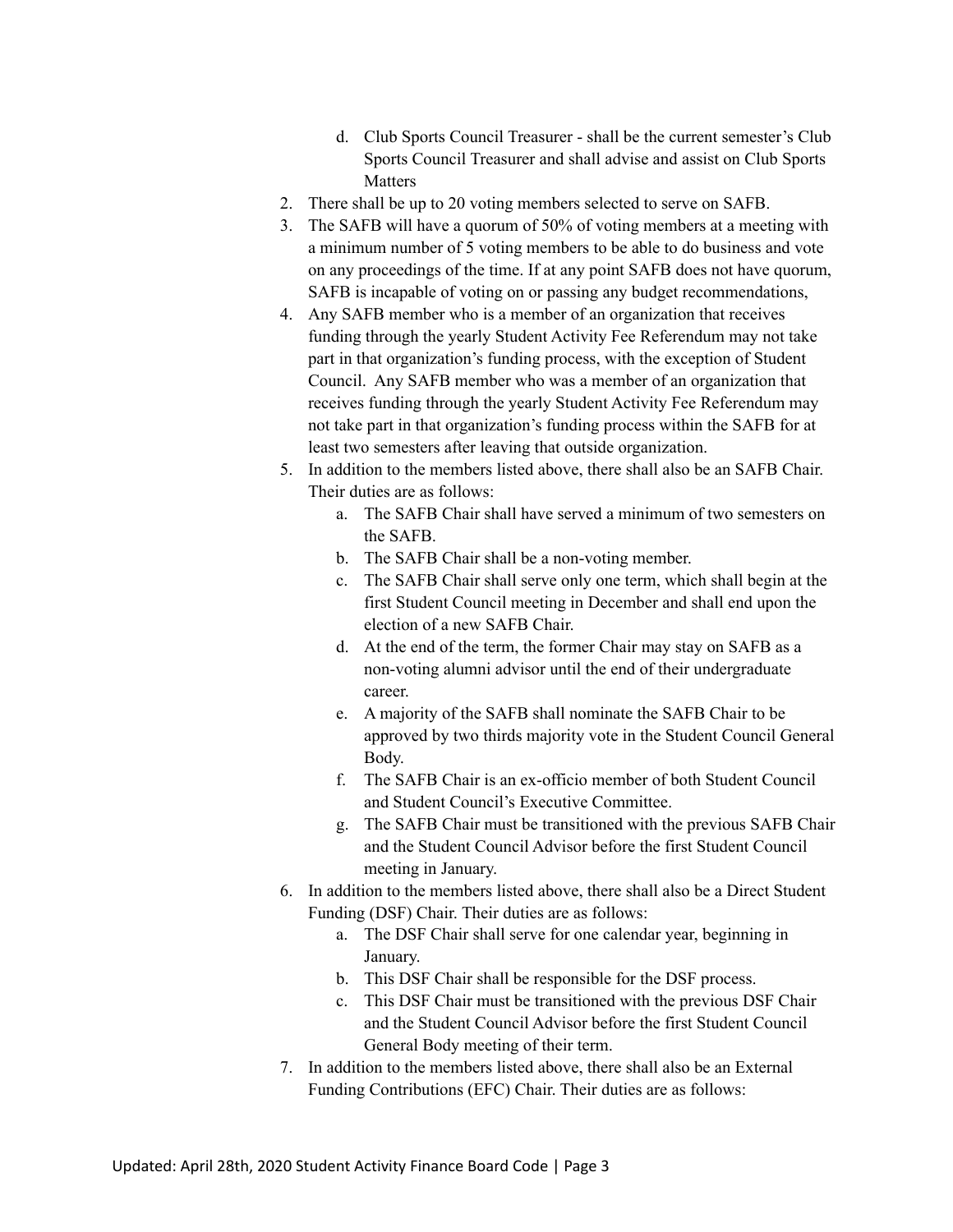- a. The EFC Chair shall serve for one calendar year, beginning in January.
- b. This EFC Chair shall be responsible for the EFC process.
- c. This EFC Chair must be transitioned with the previous EFC Chair and the Student Council Advisor before the first Student Council meeting of their term.
- Section F. Membership Removal and Officer Vacancies
	- 1. All members of the SAFB shall serve until they resign from their position on the Board, become ineligible, or are removed from their position.
	- 2. SAFB members, including the SAFB Chair, EFC Chair, and DSF Chair, may be removed from their positions by a majority vote of SAFB.
	- 3. In the event that the SAFB Chair position becomes vacant, the Student Council Officers, by a majority vote, shall elect an Interim Chair until a new Chair can be elected to fulfill the remaining term.
	- 4. The recommended order of candidates to be considered for the interim position shall be the DSF Chair, EFC Chair, and SAFB voting members.
	- 5. In the event that a DSF or EFC Chair position becomes vacant, the SAFB Chair shall appoint an Interim Chair until a new Chair can be elected to fulfill the remaining term.
	- 6. Any SAFB member shall be eligible to serve as the Interim Chair.

## Section G. SAFB Procedures

- 1. All recommendations for funding must be approved by the SAFB with a majority vote before the recommendation may be brought before the Student Council General Body.
- 2. In the case of a tie during SAFB voting, the SAFB Chair shall vote to break the tie.
- 3. The fiscal agent of an organization receiving funding from any part of Section B of this article must be present at the Student Council meeting at which their funding request shall be voted upon. Failure to appear at said meeting is grounds for a recommendation for no funding.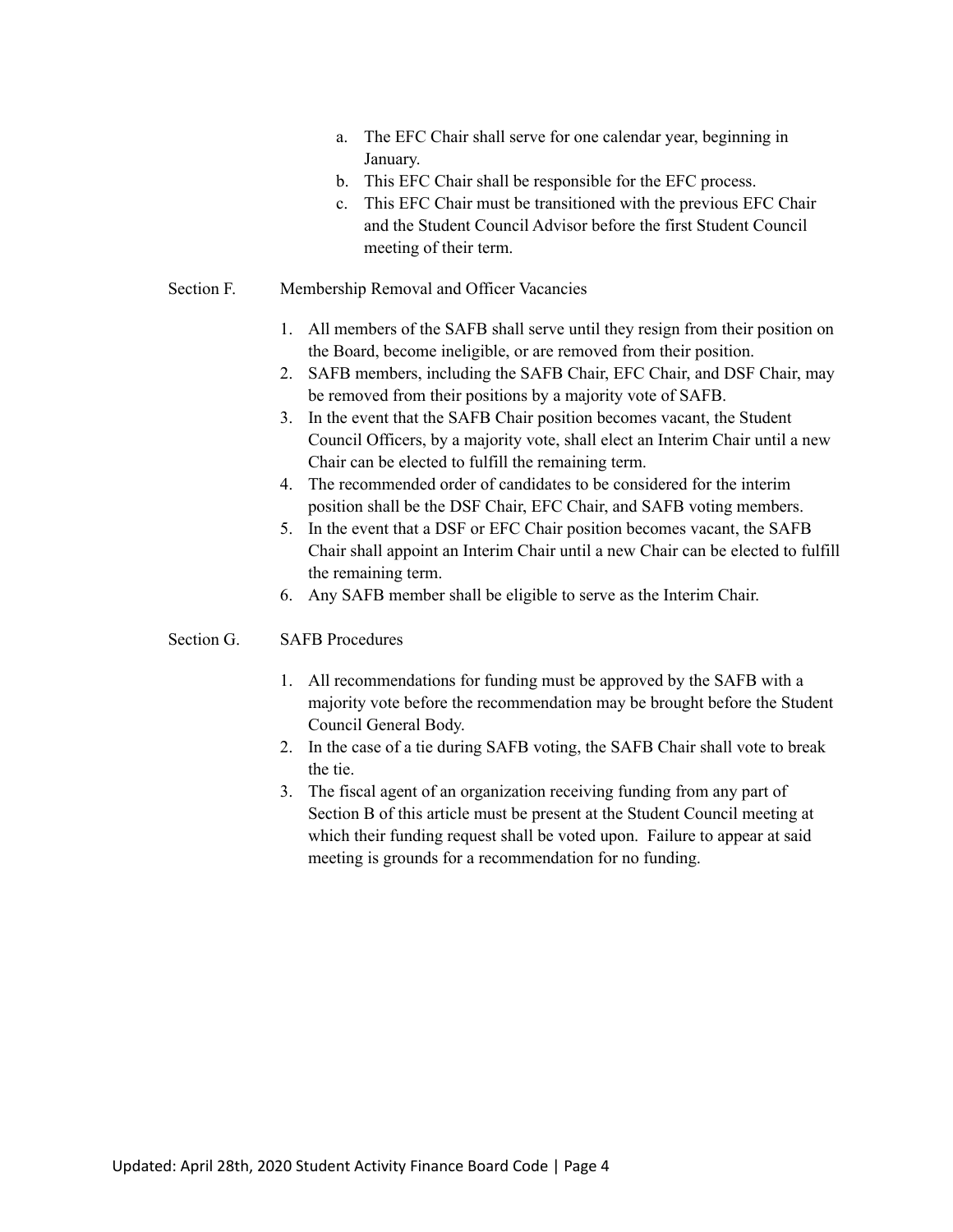## Article II. Direct Student Funding (DSF)

Section A. Responsibilities Concerning DSF

- 1. The SAFB shall provide financial assistance to eligible organizations and present recommendations to the student body on what they find to be appropriate funding for each group. The SAFB shall act as a liaison in assessing both student body expectations and organization needs.
- 2. Any organization that is not currently receiving DSF shall submit to the SAFB Chair and DSF Chair a document of no more than two pages giving the reasons the organization feels it meets the eligibility requirements and should receive direct student funding. They shall also submit an initial budget that includes both expenses and income for their first proposed funding year, excluding expected direct student funding. This must be done in the Spring semester, two weeks before the second to last Student Council General Body meeting.
- 3. Organizations eligible to apply for DSF shall fall into at least one of the following categories and be reviewed by the SAFB:
	- a. Campus Departments providing student activities,
	- b. Programming Boards,
	- c. Media Organizations,
	- d. Governing Bodies or,
	- e. Any other organization that benefits the entire student body without regard to membership.
- 4. DSF approval for an organization's application shall be with an SAFB majority vote and a three-fourths Student Council vote at the second to last Student Council meeting of the Spring semester.
- 5. Organizations shall remain approved for DSF until one of the following criteria occur:
	- a. The organization's scope changes such that it no longer meets the definition of an eligible organization,
	- b. The organization is approved by Student Council for zero dollars of Direct Student Funding for two consecutive years,
	- c. Student Council approves the removal of the organization in question by a three-fourths majority vote, or
	- d. SAFB unanimously recommends that the organization be removed from DSF.
- 6. Organizations requesting funding from DSF shall supply a summary of their request to the SAFB by the end of business in the 6th week of the fall semester .
	- a. Failure to provide this summary is grounds for a recommendation for no funding.
	- b. Any organization requesting funding from DSF will also be required to provide a summary of their current inventory to SAFB.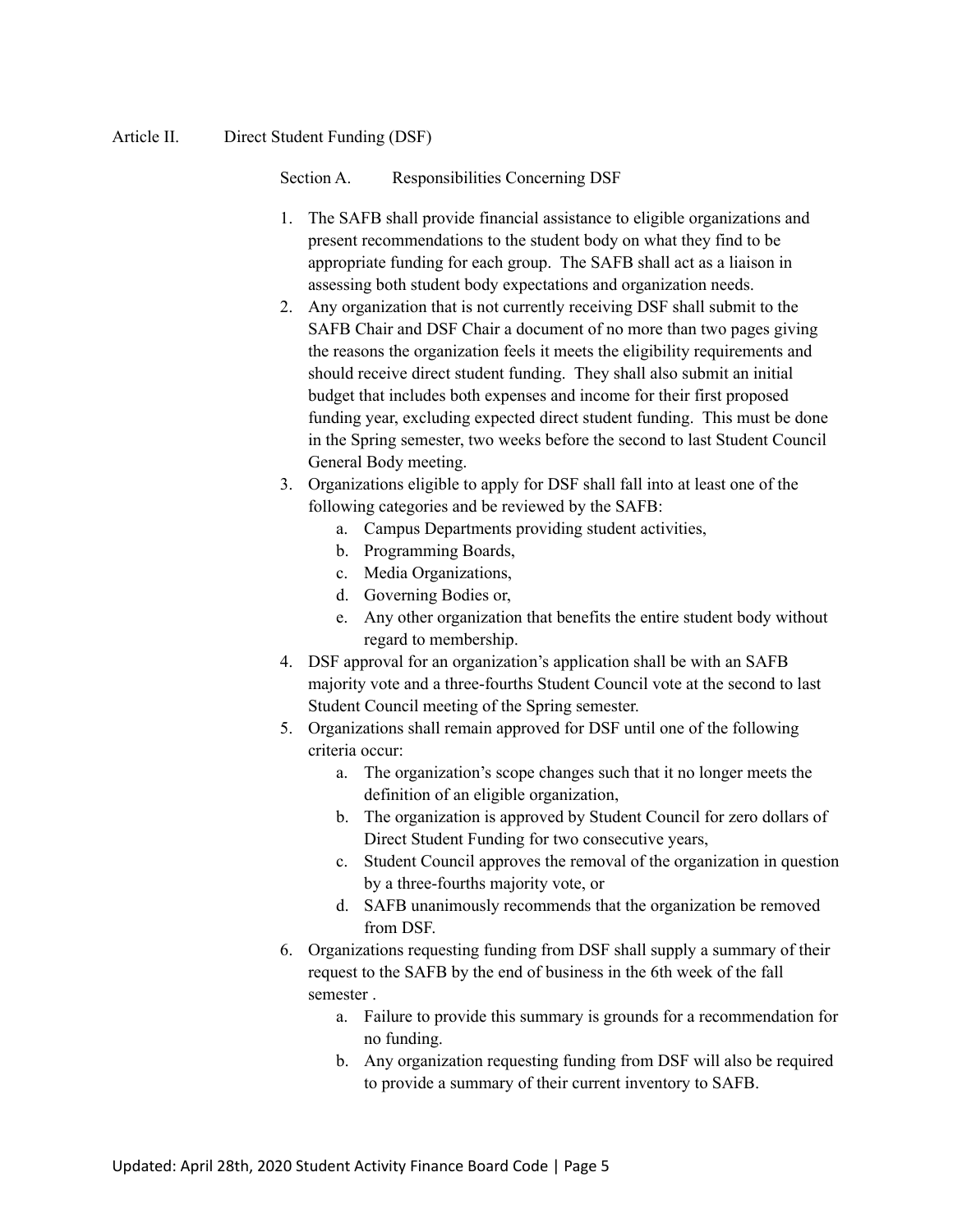- 7. Should the SAFB consider an organization for removal from DSF, the organization shall be presented to the Student Council with the following criteria:
	- a. It is recommended that the organization under consideration shall have a minimum of ten minutes to present any case for remaining approved for funding.
	- b. Student Council shall approve this removal by a three-fourths vote.
	- c. An organization removed from DSF shall be eligible for External Funding Club Appropriations the first semester after its approved budget expires.
- 8. The SAFB shall have access to all pertinent fiscal information from organizations requesting fees, including audits.
- 9. The SAFB shall have the ability to dismiss one or more rules for DSF funding for extreme extenuating circumstances that cannot be controlled by the organization by a  $\frac{3}{4}$  majority vote for a semester.
- 10. If a DSF organization wishes to use SAFB funds to pay its leadership then it is preferred use a Stipend-based payment system. The different rates and maximums will be determined by SAFB and communicated with the different DSF groups at least one week before budgets are required. Except in cases where the precedent for hourly pay has already been set and in consultation with human resource policy.
- 11. Any organization that receives DSF, with the exception of STUCO and the performing arts council, must have a representative of their group on the SAFB to represent their organization and to act as a liaison between these groups and the SAFB. This member is subject to the same guideline as in stated in Article 1 section D.

## Section B. Final Student Activity Fee Recommendations

- 1. The Student Activity Fee recommendation procedure shall follow the calendar set by the SAFB Chair the previous Spring semester.
- 2. The SAFB shall assist the organizations requesting funding in preparing their budgets. The process for submitting requests for student activity fees shall be as follows:
	- a. Organizations shall submit their preliminary budgets to the SAFB.
	- b. The SAFB shall review these budgets and recommend any changes to the organizations.
	- c. Organizations shall submit an electronic copy of their final proposals to the SAFB Chair.
	- d. If a complete budget is turned in after the established dates without an approved written excuse to the SAFB, the organization may not be eligible for funding for the fiscal term in question.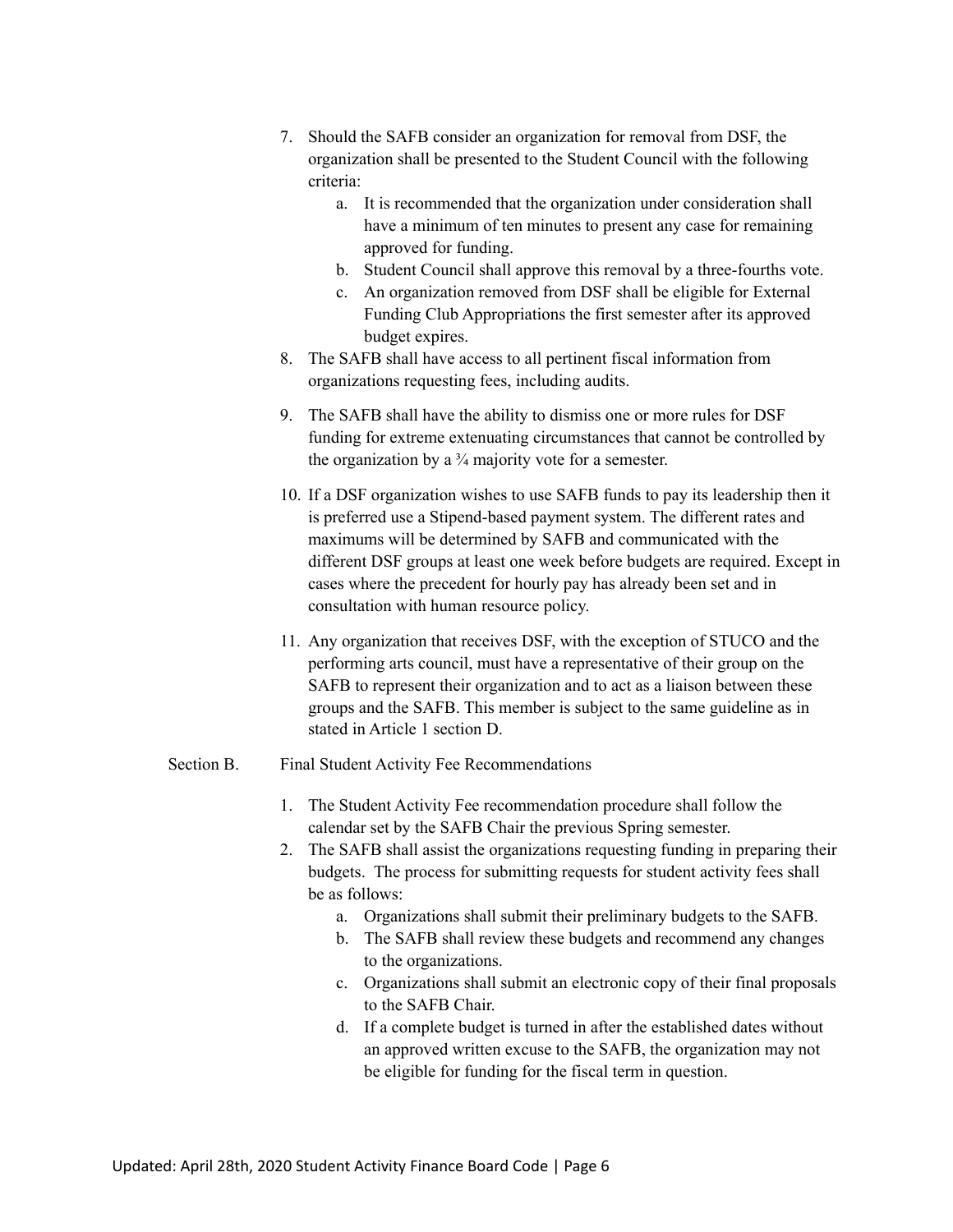- 3. The SAFB shall hold an open forum concerning the proposed student activity fees for the student body during the Student Council General Body meeting set by the calendar. Information about each organization, including the current level of funding, the requested level of funding, and the Board's recommended level of funding shall be made available.
	- a. During this open forum, Student Council and the entire student body may make recommendations to adjust the SAFB recommendation.
- 4. The Student Council shall debate, amend if needed, and vote during the next Student Council meeting on the DSF recommendations for the subsequent academic year. These recommendations shall then be submitted to the Vice Chancellor of Student Affairs or the Dean of Students, no later than the deadline given by Student Affairs.
	- a. The Student Activity Fee recommendation for Student Council, if any, cannot be amended by Student Council and is automatically approved.
	- b. The SAFB shall release all recommendations to funded organizations and the student body no less than 48 hours in advance of both aforementioned meetings.
	- c. The Student Council President shall be responsible for seeing the recommendations of the Student Council are defended at every level of the University administration.
- Section C. Activity Fee Incident Procedures
	- 1. Should an organization receiving DSF incur a deficit or violate University procurement policy, the SAFB can recommend, by simple majority vote, that Student Council place that organization on probationary status.
	- 2. Organizations on probationary status must:
		- a. Provide the SAFB a written explanation of how the debt or violation occurred along with an outline of how the organization shall rectify the debt, and
		- b. Have their fiscal agent meet with the Director of Student Involvement.
	- 3. Once the organization has rectified the debt, the SAFB must review the probationary status. If the SAFB feels the organization can handle its own finances, the SAFB may recommend that the organization be taken off of probationary status by a three-fourth majority vote of Student Council.
	- 4. Being placed on probationary status is grounds for that organization to be recommended reduced or no funding for the current funding term.
	- 5. Any organizations placed on probationary status two or more times in a two-year period shall not be eligible to receive direct student funding for a period of no less than one year.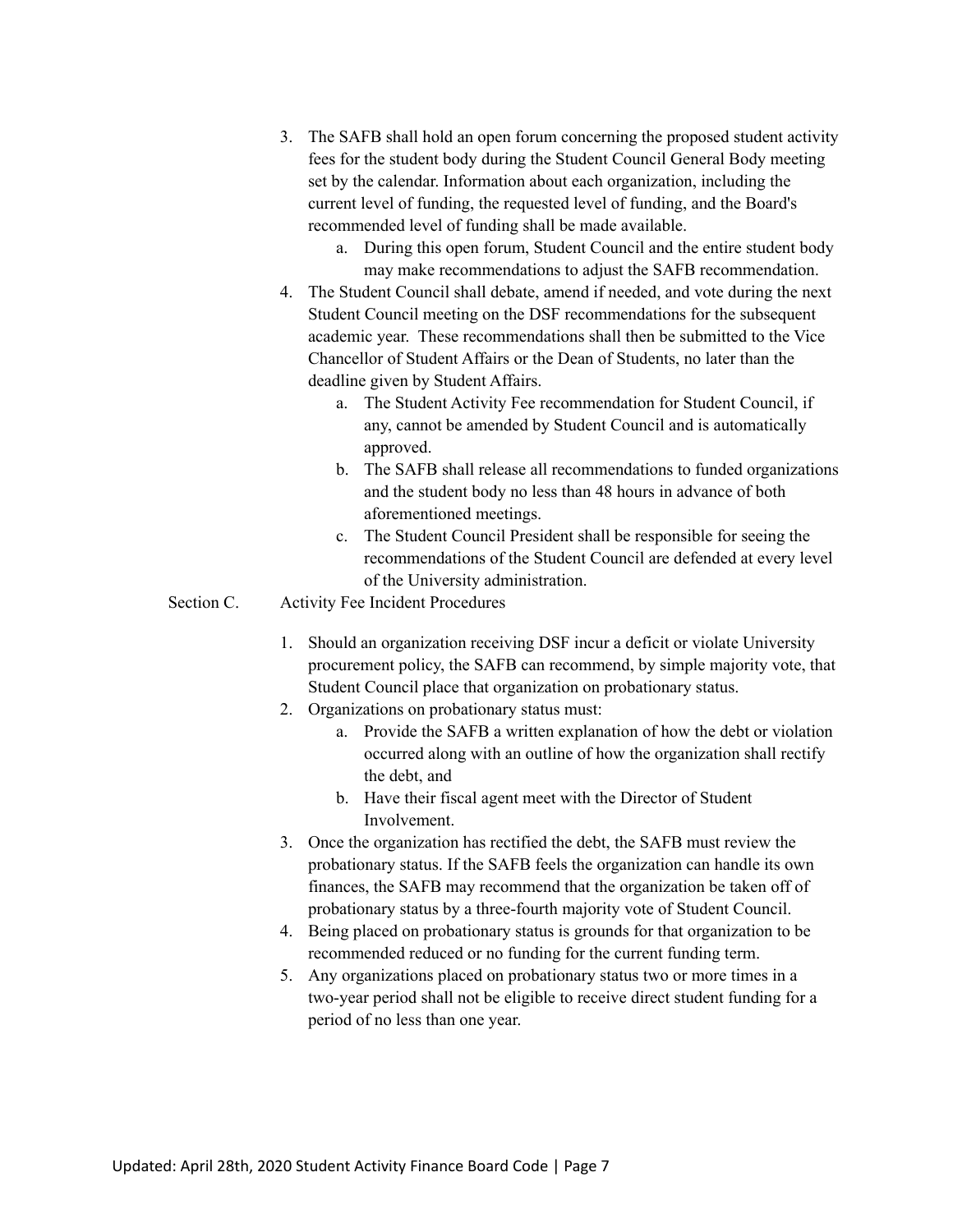- Section D. Equipment and Contingency (E&C) Fund
	- 1. The E&C Fund shall be administered by the SAFB throughout the school year as requests are filed.
	- 2. The purpose of the E&C Fund shall be to:
		- a. Enable all University RSOs, excluding University-approved housing, to make long term purchases on a limited basis that cost more than a total of \$5,000 or to;
		- b. Provide a contingency fund for the External Funding funds or to;
		- c. Provide a contingency for other RSOs.
	- 3. Organizations requesting funding from the E&C Fund shall supply a summary of their request to the SAFB. Two price quotes must be included.
	- 4. Organizations requesting funding from the E&C shall supply the SAFB with a summary of their request, including a formal explanation of the events leading up to the request. This documentation shall be kept by the SAFB and Student Council.
	- 5. Student Council must approve a request by majority vote after being given a recommendation by SAFB. The encumbrance of funds shall be spread evenly over one or more semesters. Funding approval applies for all the scheduled semesters.
	- 6. In the event that any External Funding line item exceeds the estimated cost approved by the Student Council, up to ten percent of the amount appropriated can automatically be taken from the E&C Fund. Should the additional amount exceed ten percent of the amount appropriated, the Board shall review the request and follow the procedure outlined in Article II Section D subsection 5.
	- 7. To approve the use of the E&C Fund, other than the procedure outlined in Article II Section D subsection 6, a majority of the SAFB may recommend to Student Council immediate allocation at any time during the academic year, requiring a majority vote to pass.
	- 8. Cancellation of an equipment purchase shall cause any remaining funds to become unavailable to the organization.
	- 9. The SAFB must follow up on all requests made to this fund.
	- 10. Funds appropriated by the Board from the E&C Fund must be spent within one calendar year from the time the funds are available. If the organization has not used the fund to make their equipment purchase within the given time frame, the funds for purchases shall no longer be available to the organization.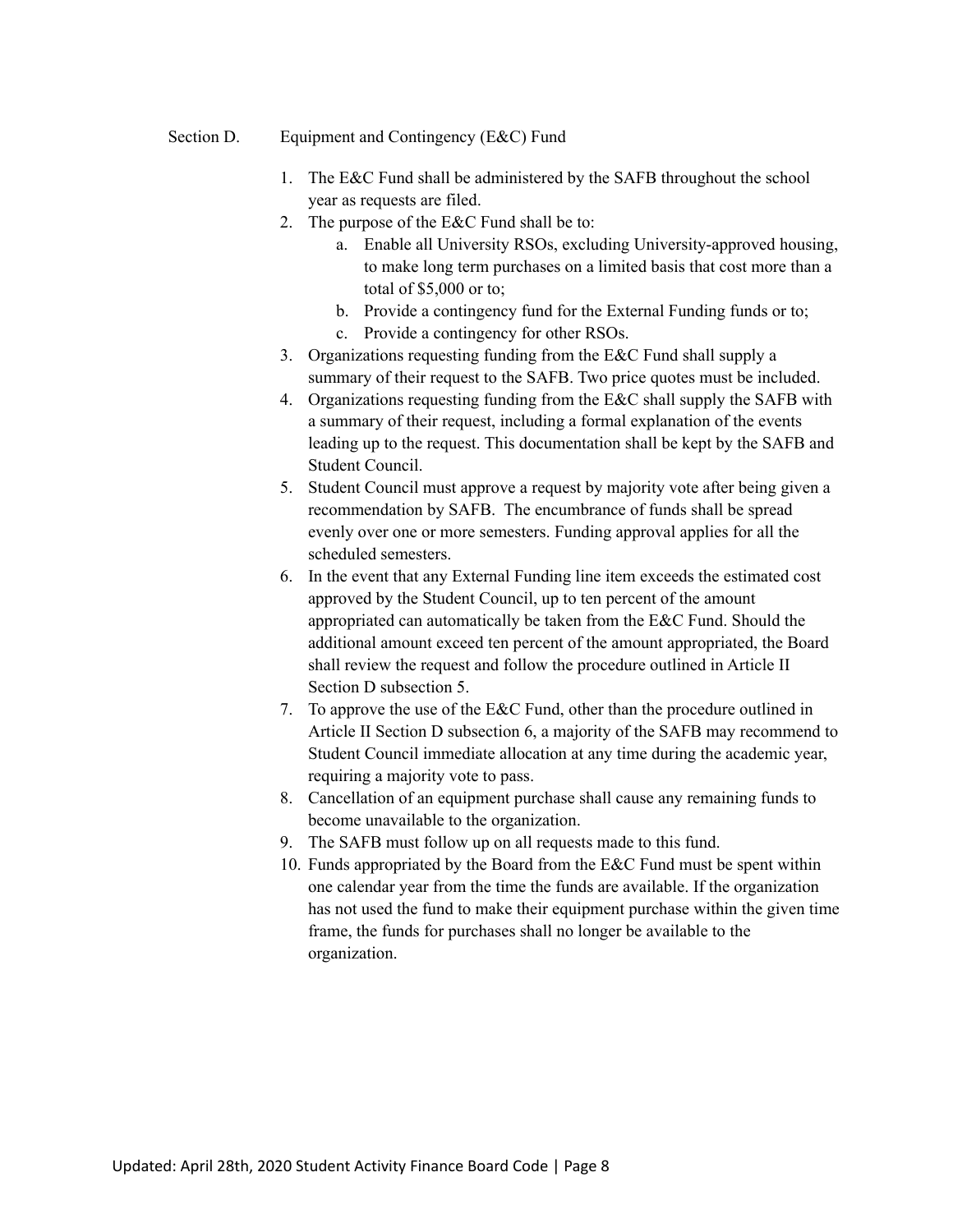## Article III. External Funding

#### Section A. Responsibilities Concerning External Funding

- 1. It shall be the responsibility of SAFB to review requests for and to administer the Club Appropriations Fund, the Professional Projects Fund, the Club Sports Fund, and the Campus Events Fund.
- 2. An organization must meet the following criteria to be eligible for External Funding:
	- a. All University-recognized organizations, excluding university-approved housing, may receive funds. No organization can receive External Funding if that organization already receives direct student funding.
		- i. New RSOs may receive funds. For these purposes, a group becomes a new organization when Student Involvement approves its proposed constitution. It may request funds as a new organization during the first two set appropriation periods following this approval, or by special consideration approved by the SAFB.
	- b. Only RSOs who have met all recognition requirements within the semester requesting funds are eligible for SAFB funding.
	- c. All organizations may receive funds if they have a Student Council Representative, which will be verified by the SAFB, before funding is recommended. Failure to have a Student Council Representative is grounds to receive no External Funding.
	- d. If an organization previously received funding:
		- i. For requests with a total budget below \$1000, the organization must have spent within \$200 of the allocated funding to be eligible for the subsequent funding term.
		- ii. For requests with a total budget between \$1000 and \$5000, the organization must have spent at least 80 percent of the allocated funding to be eligible for the subsequent funding term.
		- iii. For requests with a total budget above \$5000, the organization must have spent within \$1000 of the allocated funding to be eligible for the subsequent funding term.
	- e. The board recognizes that there are some extenuating circumstances regarding the use of External Funding, therefore the appeals process is as follows:
		- i. File an Appeal Form with the SAFB before any EFC application deadline.
		- ii. An SAFB Chair will hold an official review with a representative of the organization in question.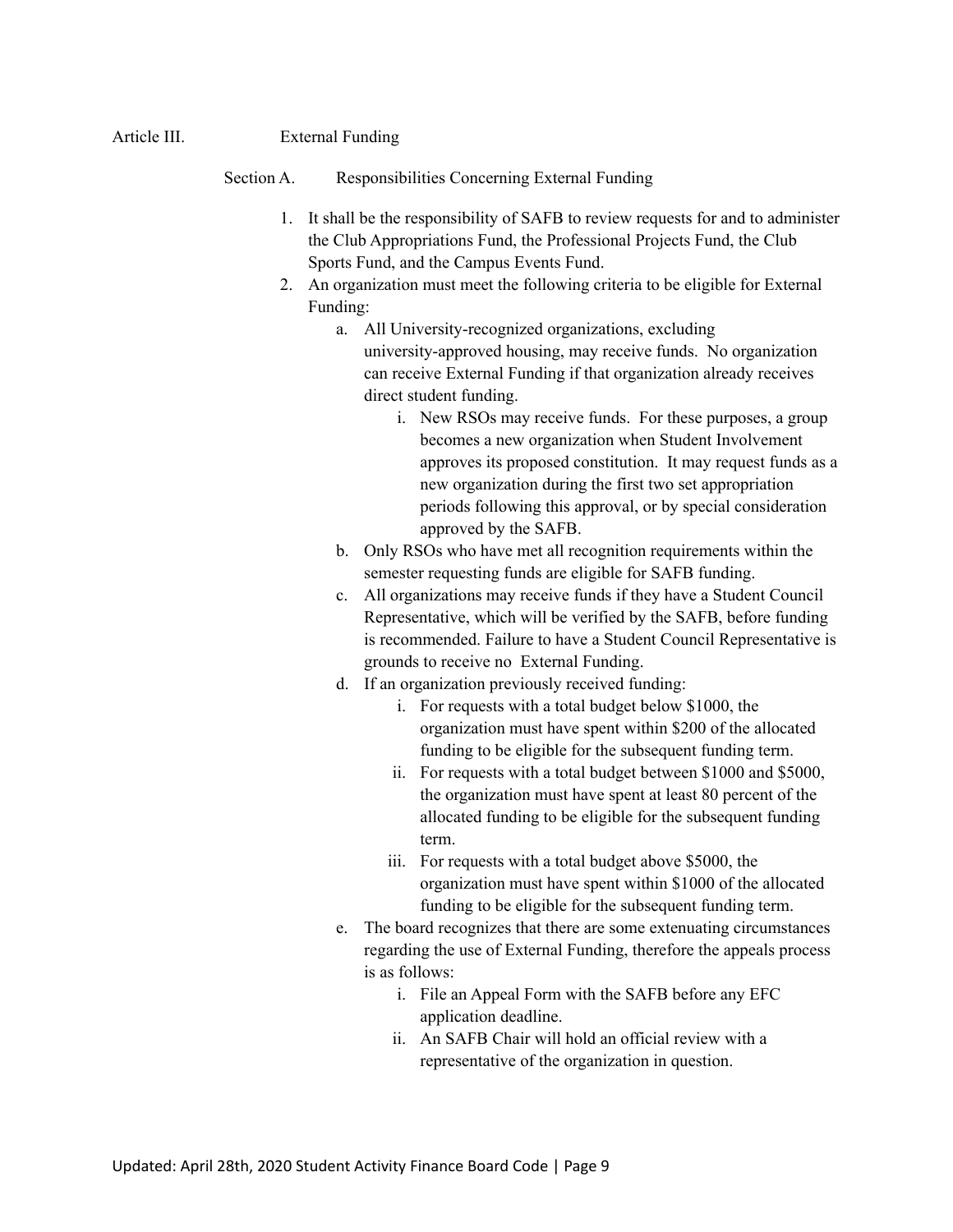- iii. The SAFB will issue an official written ruling to the organization in question, approved by a two-thirds majority of the SAFB.
- f. If an organization misuses Student Activity Fee funds or the Student Involvement purchasing protocol the organization will be required to appear before the Board and a Student Involvement representative to explain their actions. In addition:
	- i. The SAFB will write a formal ruling on the consequences, if any, that the organization may incur. The SAFB may revoke an organization's ability to receive funding for a maximum of two semesters per incident.
	- ii. Student Involvement must approve the ruling of SAFB.
	- iii. Organizations are also subject to any existing University of Missouri System protocols for the misuse of funds.
- g. The SAFB shall have the ability to dismiss one or more rules for EFC funding for extreme extenuating circumstances that cannot be controlled by the organization by ¾ majority vote.
- h. If, at any point, an External funding account accrues a carry-over which is greater than 50% of the revenue for that year SAFB is allowed to reappropriate those funds and put them towards a project for students as determined by Student Council.
	- i. The SAFB will make use of STUCO to determine projects that such funding can be used for.
	- ii. The Project must benefit the entirety of the student body of Missouri S&T.

#### Section B. Transfer of External Funds

- 1. In order to transfer funds from one organization to another organization during a Student Council External Funding approval meeting, a three-fourths majority vote of Student Council is required; moreover both organizations must be listed within the same External Fund. These provisions for transferring funds can be used for organizations in any of the above-listed External Funds, but funds cannot be transferred from one External Fund to another.
- 2. In order to transfer funds from one External Fund to another External Fund during a Student Council External Funding approval meeting, a three-fourths majority vote of Student Council is required, moreover a majority of the SAFB must approve the transfer.
- 3. Any organization receiving funds from one External Fund cannot receive funds from any other External Fund for the same expense or event.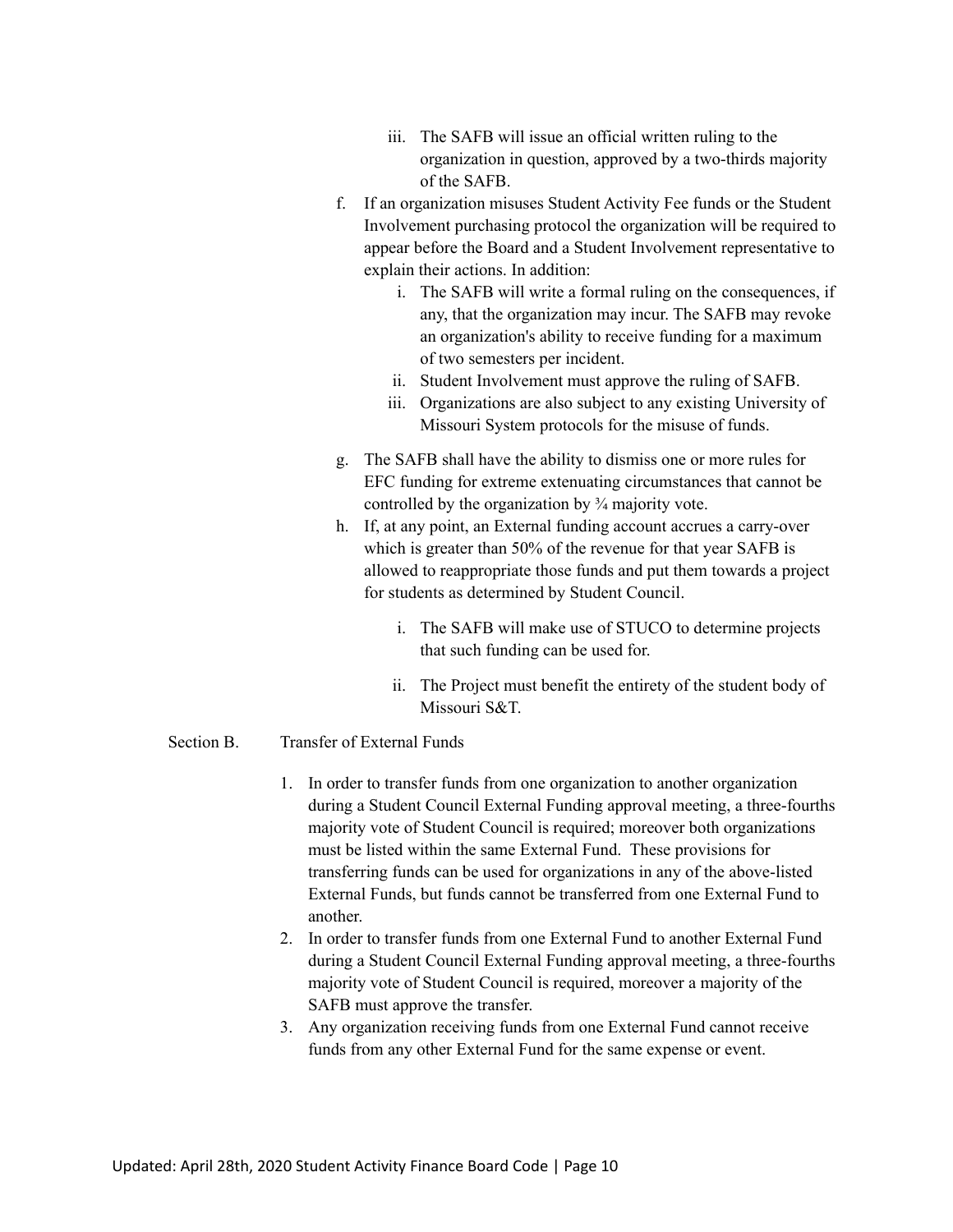- Section C. Activity Fee Incident Procedures
	- 6. Should an organization receiving External Funding incur a deficit or violate University procurement policy, the SAFB can recommend, by simple majority vote, that Student Council place that organization on probationary status.
	- 7. Organizations on probationary status must:
		- a. Provide the SAFB a written explanation of how the debt or violation occurred along with an outline of how the organization shall rectify the debt, and
		- b. Have their fiscal agent meet with the Director of Student Involvement.
	- 8. Once the organization has rectified the debt, the SAFB must review the probationary status. If the SAFB feels the organization can handle its own finances, the SAFB may recommend that the organization be taken off of probationary status by a three-fourth majority vote of Student Council.
	- 9. Being placed on probationary status is grounds for that organization to be recommended reduced or no funding for the current funding term.
	- 10. Any organizations placed on probationary status two or more times in a two-year period shall not be eligible to receive direct student funding for a period of no less than one year.

## Section D. Club Appropriations Fund

- 1. The purpose of the Club Appropriations Fund is to financially help new organizations and to help existing organizations fund programs or equipment that would normally be beyond their budgeted resources.
	- a. Equipment approved by Student Council through Club Appropriations for an organization must be a one-time purchase expected to last for at least three years, have a permanent on-campus storage place, and be used by the organization to achieve their mission. If no storage space is available on-campus for equipment and an organization has made arrangements for off-campus storage, Student Council may at its own discretion approve funding for such equipment, provided that all off-campus storage arrangements were previously disclosed to the SAFB.
	- b. The organization must provide a minimum of two price quotes (when possible) for each line item that is over \$100 that the organization is requesting. The lowest price quote must be accepted for equipment requests unless the requesting organization can show just cause to accept another quote, which may be approved through the Student Involvement Director or the SAFB.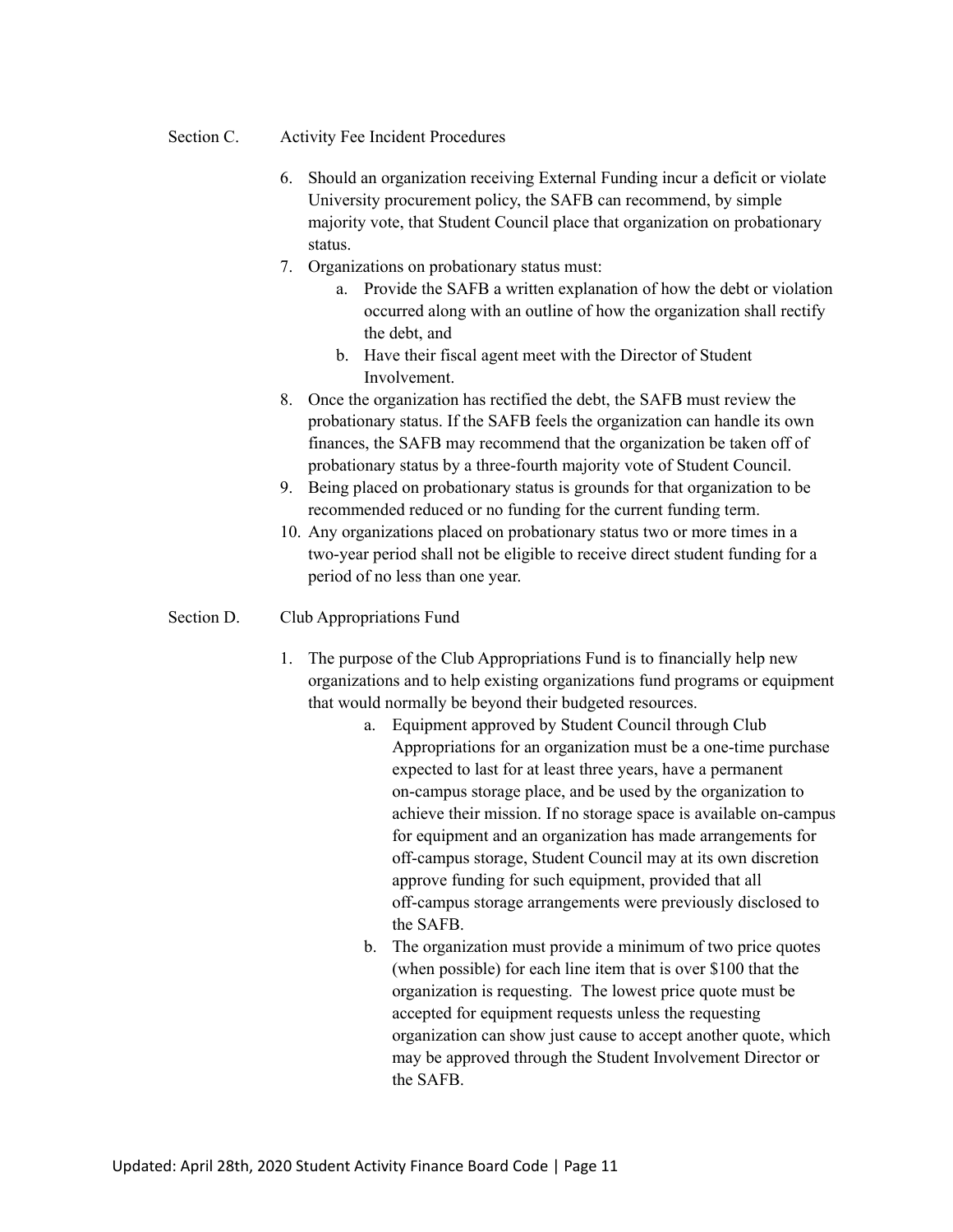- 2. The Club Appropriations Fund application deadline will always be the close of business on the 8th week of the Fall and Spring semester. Money can be spent beginning on August 1st for Fall semester funding and January 1st for Spring semester funding
- 3. The SAFB shall advertise the Club Appropriations Fund and the application deadline for at least two weeks prior to the day on which all applications are due. The SAFB shall be responsible for receiving and reviewing any requests. The SAFB shall review all applications and records and shall submit its recommendations to the Student Council Executive Board.
- 4. To be considered for funding, organizations must complete the Club Appropriations Fund application and submit it to the SAFB by the deadline stated on the application.
	- a. Requests turned in after the deadline will not be accepted.
	- b. An executive member from the organization may meet with the SAFB prior to submitting the application, at another mutually agreeable time. A representative of the requesting organization shall be expected to answer questions about the applications at the meeting with the SAFB.
	- c. The Chair shall present SAFB's recommendation to the Student Council Executive Board. Student Council shall consider the requests at the following General Student Council meeting each semester.
	- d. They will also be required to submit an overview of their inventories along with the Club Appropriations Fund application.
- 5. The maximum amount recommended for any one organization during an academic semester shall not exceed 30 percent of the semester starting balance of the Club Appropriations Fund for that academic semester.
- 6. Organizations may not be recommended more than 50 percent of the submitted semester budget, unless the organization has been registered in the last two semesters.
	- a. Organizations that have registered within the last two semesters may be recommended up to 100 percent of their semester budget.
- 7. The main motion to approve the recommendations of the SAFB requires a two-thirds majority vote of Student Council.
- 8. Organizations approved for Club Appropriations Funding shall follow these procedures.
	- a. The Treasurer of the organization shall meet with a representative of the Office of Student Involvement to make arrangements for the use of the appropriated funds after Club Appropriations funding approval. The Student Involvement Advisor shall inform the organization as to the current University regulations concerning the method of spending the funds.
	- b. Organizations must spend the funds within the semester they were approved for or the funds become unusable to the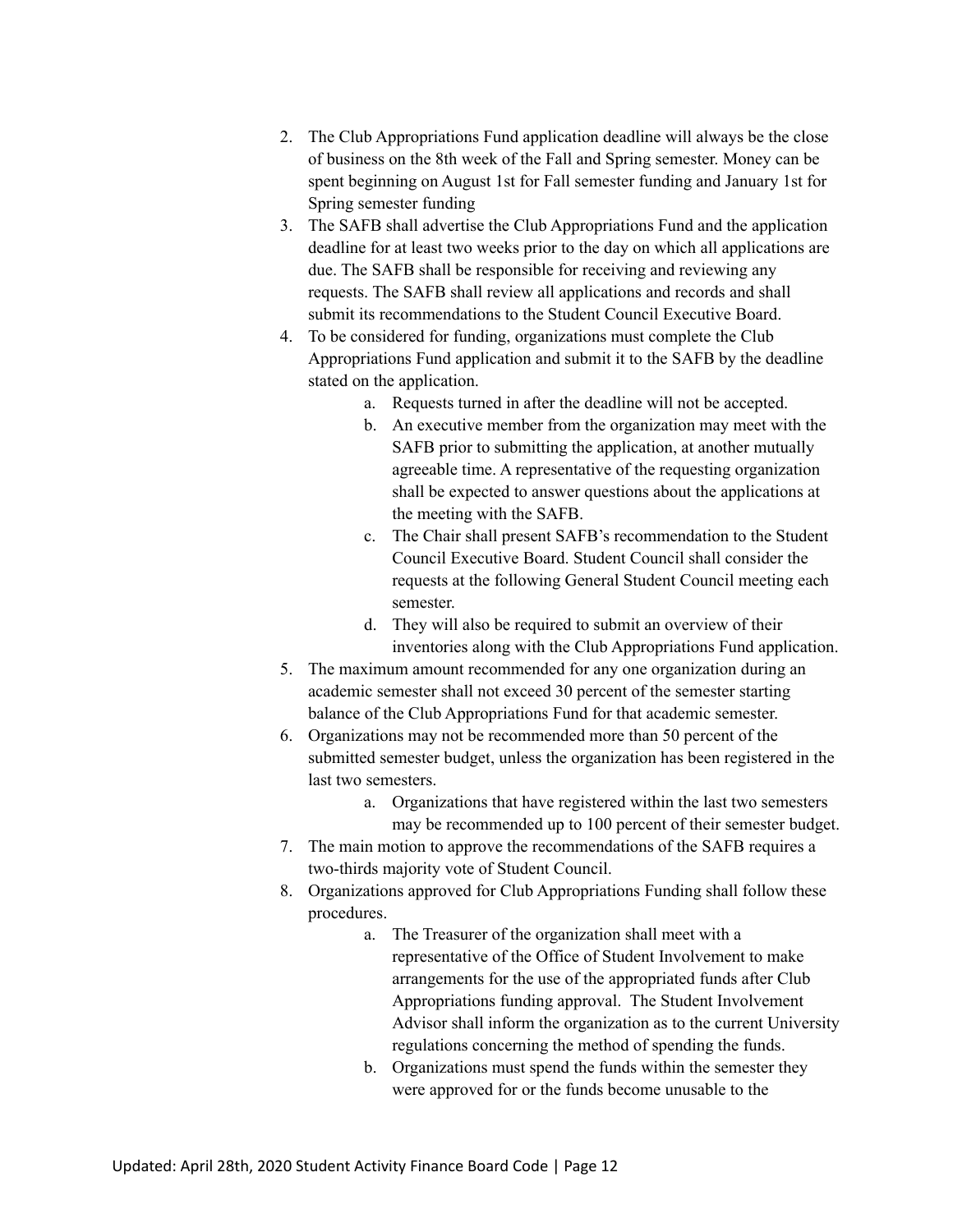organization. If an organization can show just cause as to a need for the funds to be available for more than the semester allocated, then the organization must file an Extension form with SAFB and receive approval for the funds to be available for one extra semester. Extended funds may not be extended again.

- c. Extension Forms must be submitted to SAFB four weeks before the close of the semester it will be extended from.
- 9. At any time, if an organization decides that it no longer needs equipment purchased through the Club Appropriations Fund, ownership shall revert back to the Club Appropriations Fund account. The SAFB will work with Student Involvement to dispose of these items as they see fit, with all proceeds from the sale of these items going to the Club Appropriations Fund.
- 10. The EFC Chair, in consultation with the SAFB, shall recommend changes, if needed, to how much of the Student Activity Fee goes to the Club Appropriations account for the following academic year.
- 11. When making their recommendations each semester for Club Appropriations, seven items shall be taken into account by the SAFB.
	- a. New organizations shall be given priority in funding and may receive funds for operational costs, equipment, and programming.
	- b. The scope and necessity of the service that the organization provides to the campus as a whole. How many Missouri University of Science and Technology students shall benefit per dollar spent? Requests that benefit the entire campus shall be given first priority.
	- c. Is the item requested beyond the organization's budgeted resources? What will the organization do if SAFB does not recommend funding?
	- d. How shall the funding be used by the organization? How shall the requested funds help the organization achieve their goals at the current time and in the future?
	- e. How much funding has the organization received from the Student Activity Fee in the past five years, and how have they used that funding?
	- f. What funds has the organization raised from other sources (fundraising, dues, and donations)? New organizations are not required to have other sources.
	- g. For line item requests, how available is the requested line item from a department on campus, another campus organization, or in the surrounding area? What percentage of the total cost is the organization funding? Organizations that are providing matching funds shall be given priority based on the percentage of the total cost that they are funding.
- 12. The following items are not to be funded by External Funding: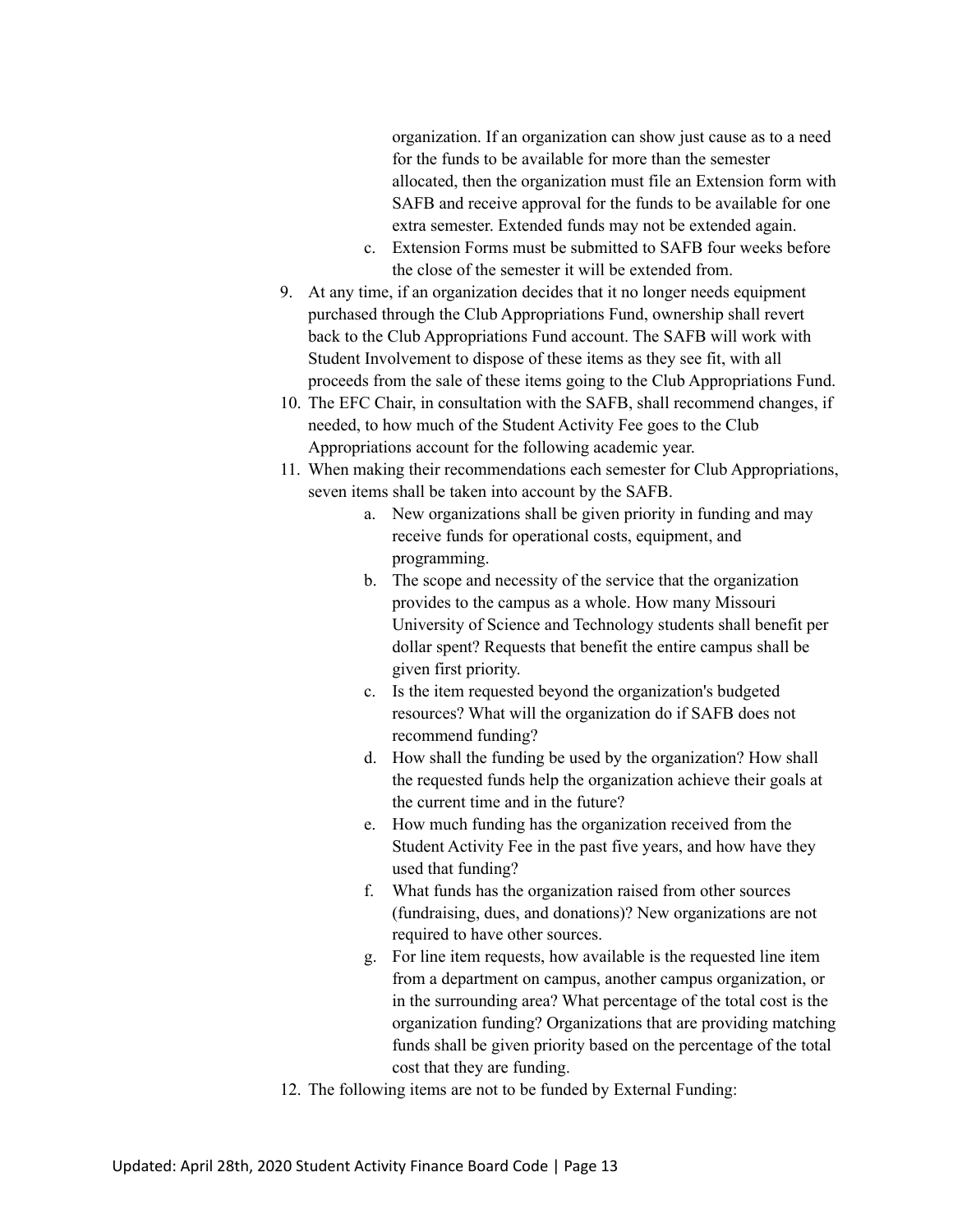- a. Any travel expenses (fuel, vehicle rental, hotel, etc.)
- b. Food and refreshments for regular meetings, etc;
- c. Deficits incurred by the organization;
- d. Any expenses incurred prior to the approval of funding;
- e. Any expenses for an item intended for a specific individual including but not limited to clothing, graduation cords, etc;
- f. Any expense for items with the intent to resell or donate said item(s);
- g. Fundraisers;
- h. Gifts or compensation for visiting speakers
- i. The purchase of alcohol;
- j. Off-campus activities if adequate facilities are available on campus;

#### Section E. Professional Projects Fund

- 1. During any semester, the EFC Chair, along with the SAFB Chair, the Student Involvement Advisor, and the Student Council Recorder, shall generate a list of organizations that shall be recognized as Professional Projects for the following semester.
- 2. The Professional Projects Fund application deadline will always be the close of business on the fourth week of the Fall semester.
- 3. The SAFB shall advertise the Professional Projects Fund and the application deadline for at least two weeks prior to the day on which all applications are due. The SAFB shall be responsible for receiving and reviewing any requests. The SAFB shall review all applications and records and shall submit its recommendations to the Student Council Executive Board.
- 4. Each Professional Project group shall supply the following to SAFB when submitting the Professional Projects application in the fall semester of each year:
	- a. A copy of the current year's budget including all sources of income, expected income, and all expected expenditures. This budget shall be signed by the organization's designated fiscal agent, president, and faculty advisor and shall include the email addresses and phone numbers of each.
	- b. They will also be required to submit an overview of their inventories along with the Professional Project application.
- 5. Professional Project groups may only transfer funds through a University account.
- 6. Each professional project group may request up to 50 percent of their expenses from the Professional Projects Fund.
- 7. Early in the fall semester, the EFC Chair will make themself available to assist Professional Projects in preparing their budgets.
- 8. Funds for Professional Project appropriations shall come from the Professional Projects Fund of the Student Activity Fee.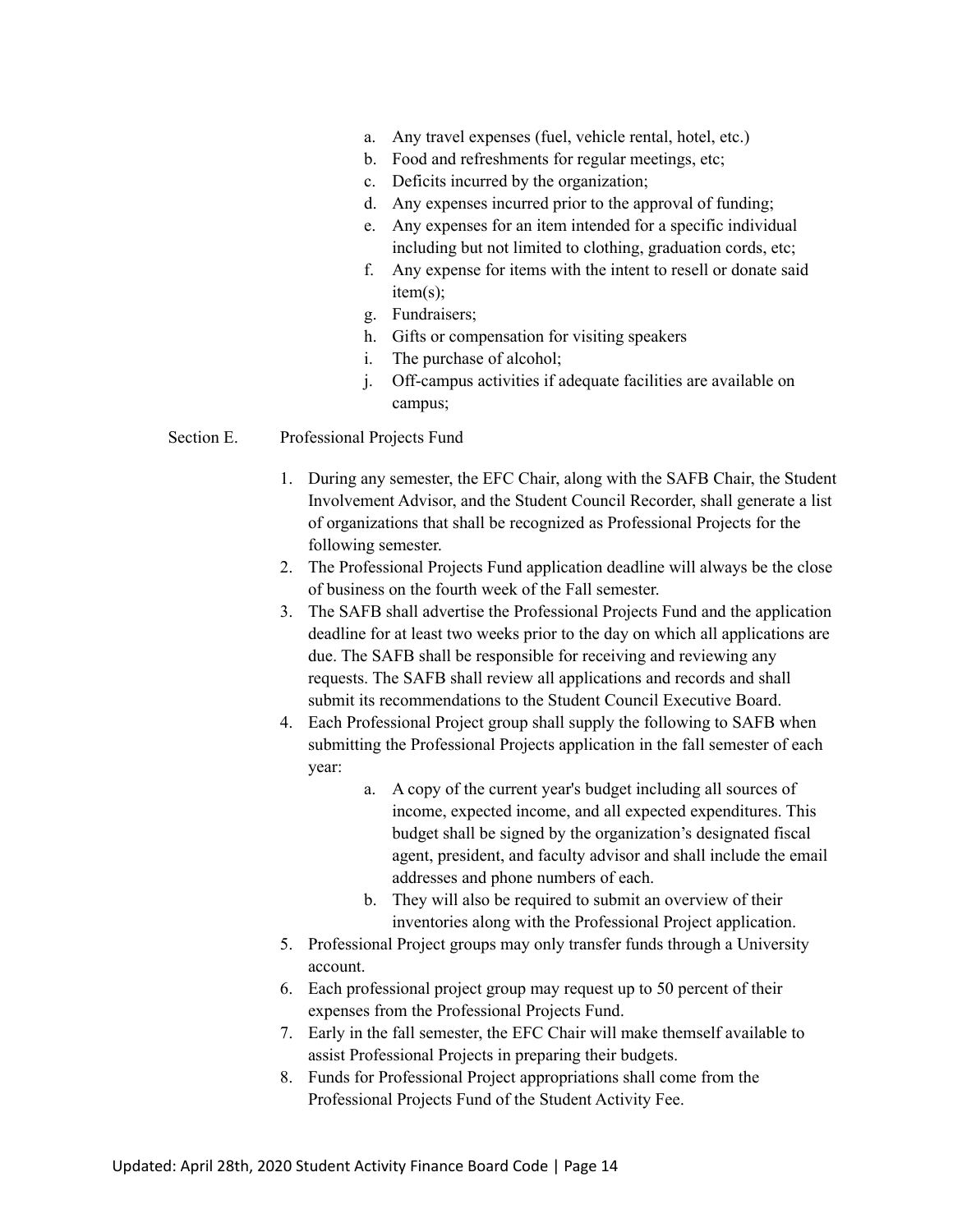- 9. To be considered for funding, organizations must complete the Professional Projects Fund application and submit it to the SAFB by the deadline stated above.
	- a. Requests turned in after the deadline will not be accepted.
	- b. A representative from the organization may meet with the SAFB prior to submitting the application. A representative of the requesting organization shall be expected to answer questions about the applications at the meeting with the SAFB.
	- c. The Chair shall present the SAFB's recommendation to the Student Council Executive Board. Student Council shall consider the requests at the following General Student Council meeting each semester.
- 10. Professional Projects appropriations shall be for the entire year, although half of the funds will not be available until spring semester Activity Fees are paid.
- 11. The EFC Chair, in consultation with the SAFB, shall recommend changes, if needed, to how much of the Student Activity Fee is appropriated to the Professional Projects account for the following academic year. The EFC Chair shall present this budget to the SAFB during the Student Activity Fee process.
- 12. Equipment approved by Student Council through Professional Projects for an organization must be a one-time purchase lasting for at least three years, have a permanent on-campus storage place, and be used by the organization to achieve their mission. If no storage space is available on-campus for equipment and an organization has made arrangements for off-campus storage, the SAFB may at its own discretion approve funding for such equipment, provided that all off-campus storage arrangements were previously disclosed to the SAFB.
	- a. The organization must provide a minimum of two price quotes (if possible) for each line item over \$500 that the organization is requesting. The lowest price quote must be accepted for equipment requests unless the requesting organization can show just cause to accept another quote, which may be approved through the Student Involvement Director or the SAFB.
- 13. Any Professional Project or group of Professional Projects may request funds to be set aside for a piece of required equipment. The total cost of this item must be less than the amount required in the E&C Fund. Appropriated funds shall roll over to the following year; at which time it may be increased.
	- a. The amount set aside cannot exceed the amount originally proposed for the total cost of the equipment. The allocated amount must be used for the item the funds were originally set aside for, unless all organizations involved in requesting funds agree to change the item, the SAFB votes by a two-thirds majority, and Student Council approves the change.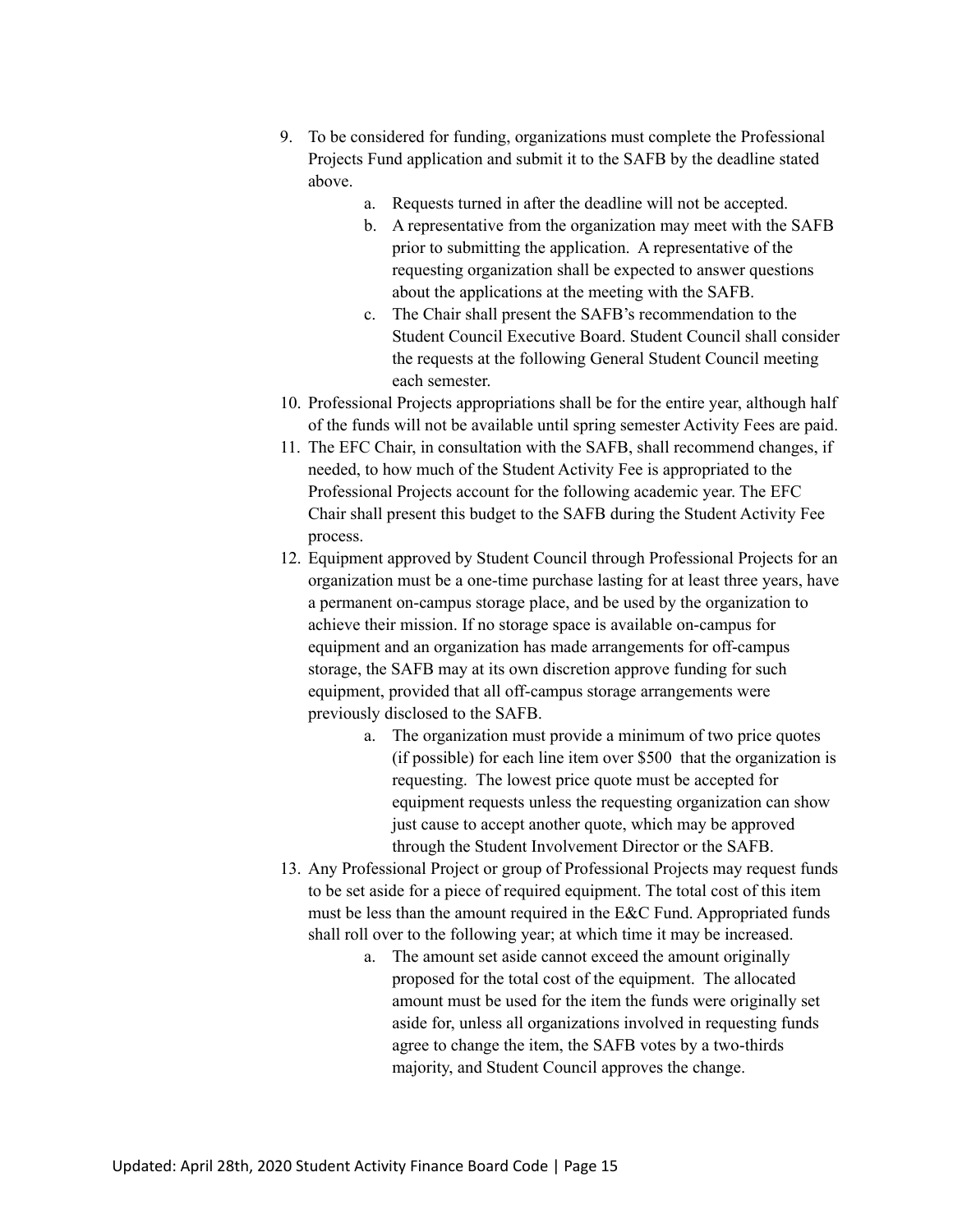- b. If the rollover line item amount is not increased or spent in three years, the funds will revert back to the Professional Projects Fund.
- 14. If an organization can find just cause to need funds for longer than the time that it was allocated then the organization must submit an extension form for the funds to be available for one extra year to be approved by SAFB. Extended funds may not be extended again.
	- a. The extension request must be submitted to SAFB four weeks prior to the end of the year from which it will be extended.
	- b. The funds that are to be extended must not have been used for a separate item or piece of equipment on there SAFB budget request.
- 15. Funds from the Professional Projects Fund must be spent within the academic year they were approved, or the funds become unusable to the Professional Project group with the exception of funds specifically requested to be set aside for larger purchases.
- 16. The following items are not to be funded by the Professional Projects Fund:
	- a. Any travel expenses (fuel, vehicle rental, hotel, etc.)
	- b. Food and refreshments for regular meetings, etc;
	- c. Deficits incurred by the organization;
	- d. Any expenses incurred prior to the approval of funding;
	- e. Any expenses for an item intended for a specific individual including but not limited to clothing, graduation cords, etc;
	- f. Any expense for items with the intent to resell or donate said item(s);
	- g. Fundraisers;
	- h. Gifts or compensation for visiting speakers
	- i. The purchase of alcohol;
	- j. Off-campus activities if adequate facilities are available on campus;

## Section F. Competitive Club Sports Fund

- 1. During any semester, the Club Sports Council President shall generate a list of organizations that shall be recognized as Club Sports for the following semester and will submit the list to the EFC Chair no later than the 10th week of Semester.
	- a. If there are any Club Sports who wish to turn in multiple budgets for different groups in their sport SAFB must be notified of this by the 3rd week of the semester.
	- b. Each separate group will be required to follow all rules for the Club Sports Fund.
- 2. The Club Sports Fund application deadline will always be the close of business on the 10th week of each semester.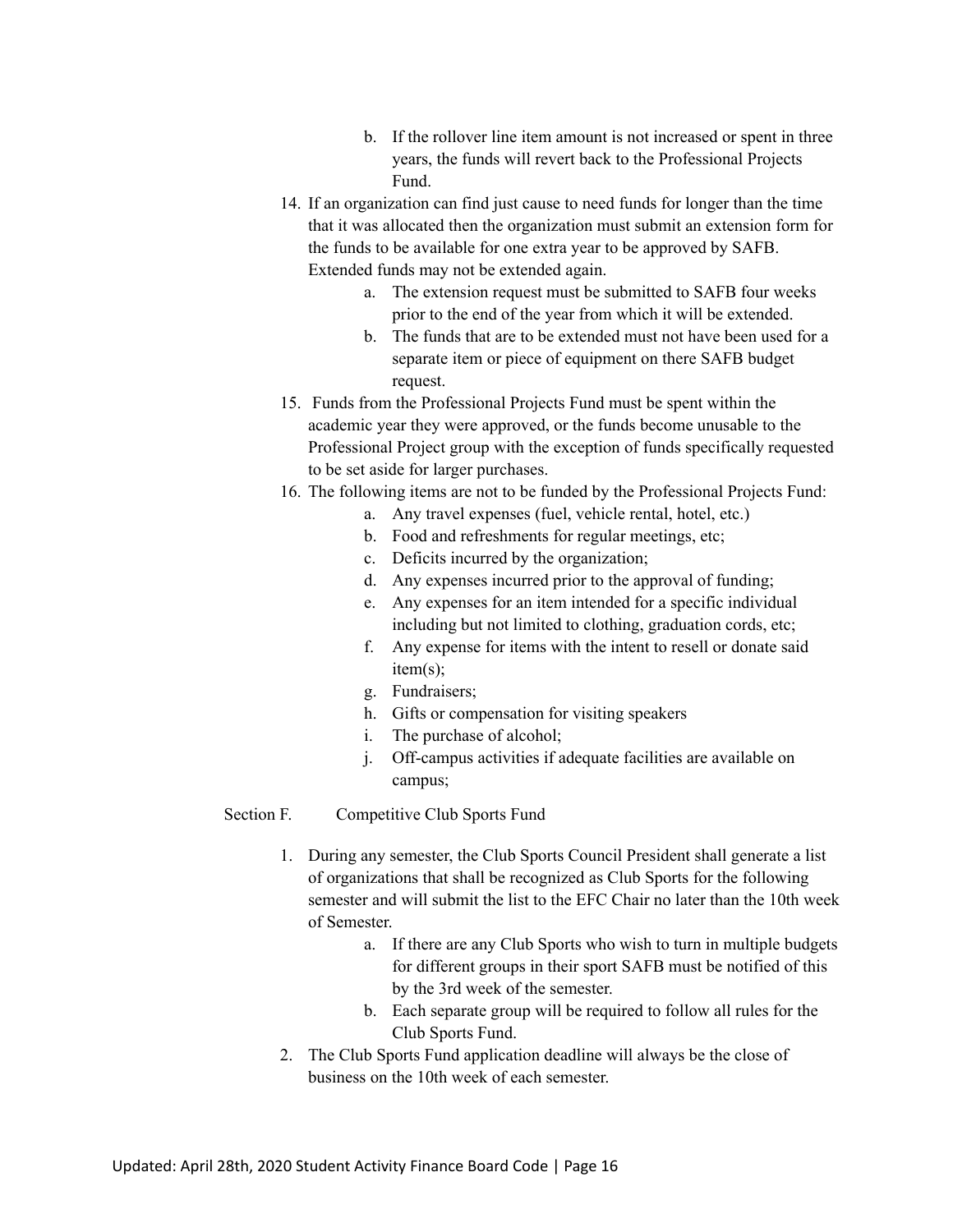- 3. The SAFB shall advertise the Club Sports Fund and the application deadline for at least two weeks prior to the day on which all applications are due. Additionally, the SAFB will notify the Club Sports Council President about the upcoming deadline and submit to them the most recent copy of the Club Sports Application to distribute to clubs. The Clubs Sports Council shall be responsible for receiving and reviewing any requests. The Club Sports Council shall review all applications and records and shall submit its recommendations to the SAFB. SAFB will then submit its recommendation to the Student Council Executive Board.
- 4. Each Club Sports group shall electronically supply the following to the Club Sports Council when submitting the Club Sports application in the fall semester of each year:
	- a. A copy of the current semester's budget including all sources of income and expenditures
	- b. A copy of the upcoming semester's budget including all expected income and expenses
	- c. Signatures from the organizations treasurer, president and faculty advisor
	- d. They will also be required to submit an overview of their inventories along with the Club Sports application.
- 5. Early in the fall and spring semester, the Club Sports Council Treasurer will make him- or herself available to assist Club Sports in preparing their budgets.
- 6. Funds for Club Sports appropriations shall come from the Club Sports Fund of the Student Activity Fee.
- 7. Funds requested for an expense judged to be the responsibility of individual members of the organization including but not limited to athletic competitions and training trips must benefit the entire group of members attending from the organization and shall be governed by the Club Sports Allocation System.
- 8. The final day to purchase items from a semester budget will be December 31st and June 30th of the same fiscal year.
- 9. To be considered for funding, organizations must complete the Club Sports Fund application and submit it to the Club Sports Council by the deadline stated above.
	- a. Applications turned in after the deadline will not be accepted.
	- b. To be eligible for funding, a representative from the organization must meet with the Club Sports Council Treasurer prior to submitting the application. A representative of the requesting organization shall be expected to answer questions about the applications at the meeting with the Club Sports Council Treasurer.
	- c. The SAFB Chair shall present the SAFB's recommendation to the Student Council Executive Board. Student Council shall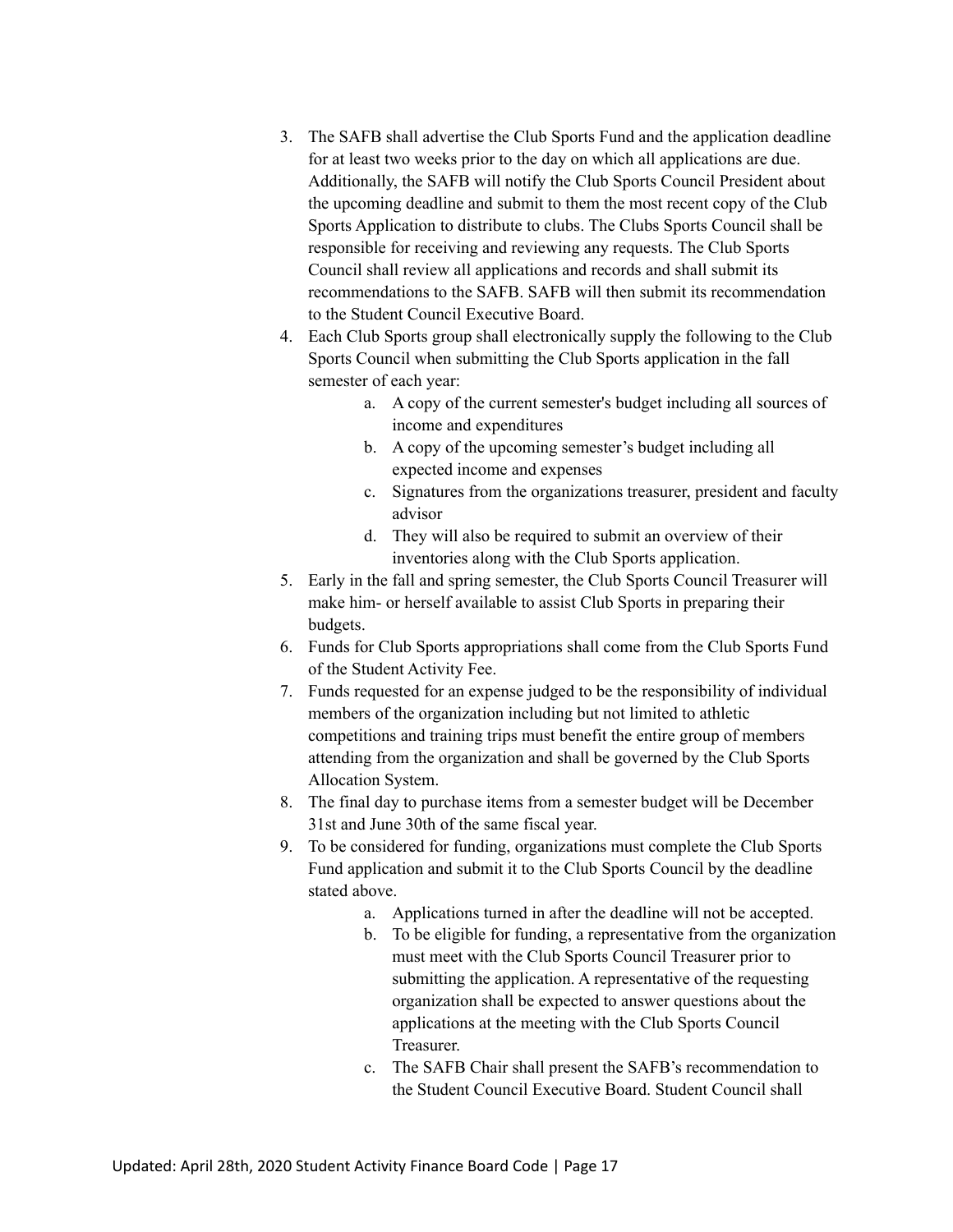consider the requests at the following General Student Council meeting each semester.

- 10. Club Sports appropriations shall be for the entire following semester.
- 11. The EFC Chair, in consultation with the SAFB, shall recommend changes, if needed, to how much of the Student Activity Fee is appropriated to the Club Sports account for the following academic year. The EFC Chair shall present this budget to the SAFB during the Student Activity Fee process.
- 12. Equipment approved by Student Council through Club Sports for an organization must be a one-time purchase lasting for at least three years, have a permanent on-campus storage place, and be used by the organization to achieve their mission. If no storage space is available on-campus for equipment and an organization has made arrangements for off-campus storage, Student Council may at its own discretion approve funding for such equipment, provided that all off-campus storage arrangements were previously disclosed to the SAFB.
	- a. The organization must provide a minimum of two price quotes (when possible) for each line item that is over \$100 that the organization is requesting. The lowest price quote must be accepted for equipment requests unless the requesting organization can show just cause to accept another quote, which may be approved through the Student Involvement Director or the SAFB.
- 13. Any Club Sports or group of Club Sports may request funds to be set aside for a piece of required equipment. The total cost of this item must be less than the amount required in the E&C. Appropriated funds shall roll over to the following semester, at which time it may be increased.
	- a. The amount set aside cannot exceed the amount originally proposed for the total cost of the equipment. The allocated amount must be used for the item that the funds were originally set aside for, unless all organizations involved in requesting funds agree to change the item, the SAFB votes by a two-thirds majority to change it, and Student Council approves the change.
	- b. If the rollover line item amount is not increased or spent in three years, the funds will be put back into the Club Sports Fund.
	- 14. If an organization can find just cause to need funds for longer than the time that it was allocated then the organization must submit an extension form for the funds to be available for one extra year to be approved by SAFB. Extended funds may not be extended again
		- a. The extension request must be submitted to SAFB four weeks prior to the end of the year from which it will be extended.
		- b. The funds that are to be extended must not have been used for a separate item or piece of equipment on there SAFB budget request.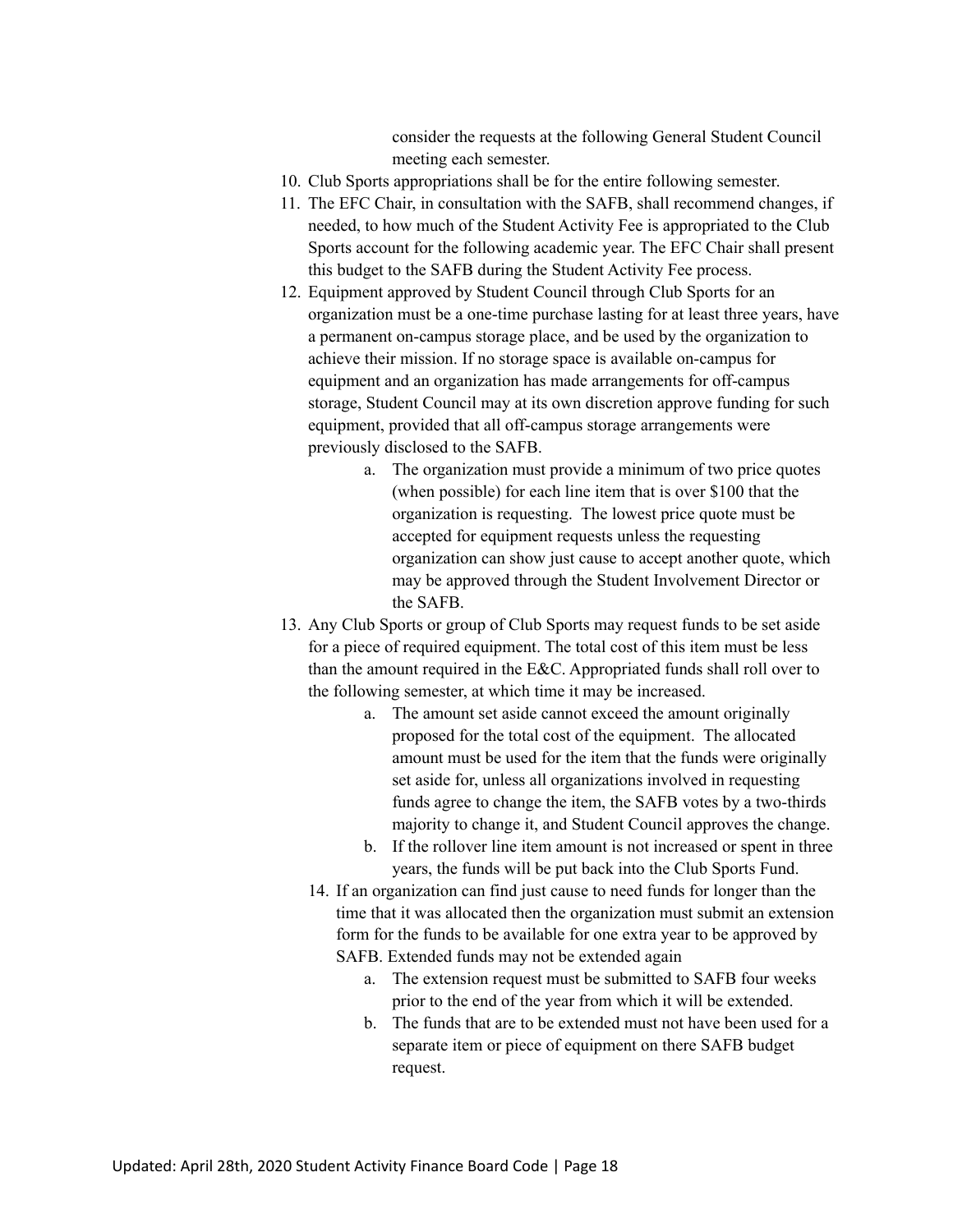- 15. Funds from the Club Sports Fund must be spent within the semester they were approved, or the funds become unusable to the Club Sports group with the exception of funds specifically requested to be set aside for larger purchases.
- 16. Funds allocated to clubs may be used for any purchases that are allowed within the rules stated by this code and the Club Sports Allocation System.
- 17. The following are not to be funded:
	- a. Food and refreshments for regular meetings;
	- b. Deficits incurred by the organization;
	- c. Any expenses incurred prior to the approval of funding;
	- d. The purchase of alcohol;
	- e. Off-campus activities if adequate facilities are available on campus;
	- f. Fundraisers;

## Section G. Campus Events Fund

- 1. The purpose of the Campus Events Fund is to help organizations sponsor campus events.
- 2. Organization and event eligibility:
	- a. The event is a recurring campus-wide event held no more than once a semester,
	- b. Occurred in the year directly prior to the request,
	- c. Will be open to all students, and
	- d. If at all possible, is being held on university property.
- 3. The SAFB shall advertise the Campus Events Fund and the application process throughout the year. The SAFB shall be responsible for receiving and reviewing any requests.
- 4. To be considered for funding, organizations must complete the Campus Events application and return it to the SAFB at least 60 days prior to the event.
	- a. The SAFB shall review all applications and records and shall submit its recommendations to the Student Council Executive Board within 20 business days during the fall and spring semesters of the submittal of the application.
	- b. For events occurring during the first 60 business days of a semester, applications must be submitted to the SAFB during the semester (fall or spring) prior to the event. The applications must be received by the SAFB no less than 40 days before the end of the semester. The SAFB must then review the application and submit its recommendation to the Student Council Executive Board by the Student Council Executive Board meeting prior to the last General Student Council meeting of the semester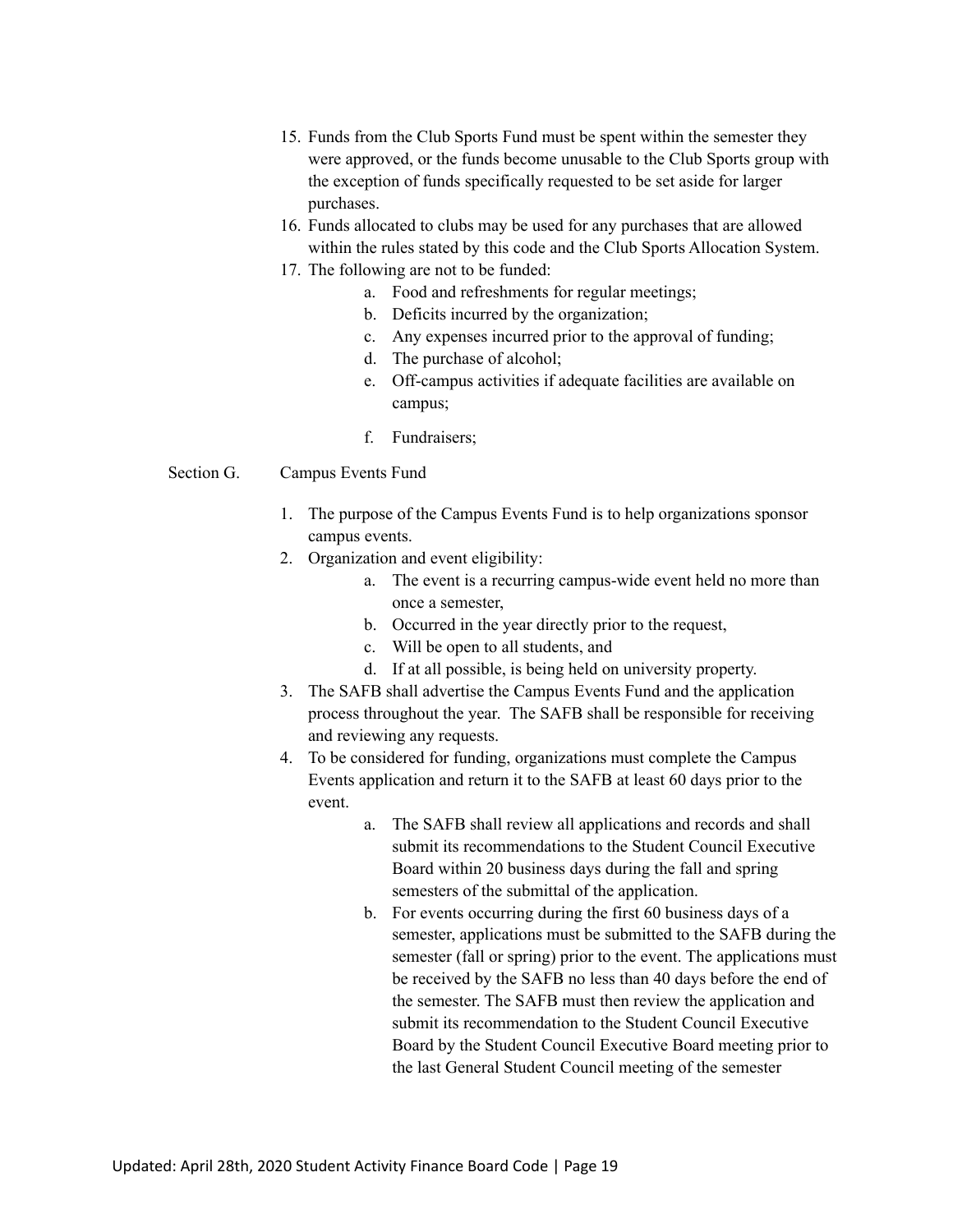- c. To be eligible for funding, a representative from the organization must meet with a representative of SAFB at a mutually agreeable time prior to submitting the application. A representative of the requesting organization shall be expected to answer questions about the applications.
- d. The Chair shall present the SAFB's recommendation to the Student Council Executive Board. Student Council shall consider the requests at the following General Student Council meeting.
- 5. The main motion to approve the recommendations of the SAFB requires a two-thirds majority vote of Student Council.
- 6. Organizations approved for Campus Event Funding shall follow these procedures:
	- a. A representative of the organization shall meet with a representative of the Office of Student Involvement to make arrangements for the use of the appropriated funds within 45 business days of the Campus Events funding approval. The Student Involvement Director shall inform the organization as to the current University regulations concerning the method of spending the funds.
	- b. If the amount of purchase is greater than the amount approved for that purchase, the difference will be made up from the RSOs on campus account. If the amount of purchase is less than the quote accepted, the difference shall immediately revert back to the Campus Events Fund.
- 7. Programming sponsored in part or in whole by the Campus Events fund, must acknowledge Student Council support on all campus-wide publicity.
- 8. If a campus event for which funds were appropriated by Student Council needs to be rescheduled, the SAFB must be notified prior to the event's original date and time. The proposed new date must be approved by a two-thirds majority vote by the SAFB. The SAFB approval vote for the new date need not occur before the event's original date and time, but said vote must occur prior to event's rescheduled date and time.
	- a. If the SAFB rejects all new dates on which an event can be rescheduled, an organization may appeal the SAFB's decisions to Student Council at the next General Council meeting. After hearing the reasons why the SAFB rejected the proposed new dates and the reasons why the organization considers their dates reasonable, Student Council can overrule the SAFB and approve a date with a two-thirds majority vote.
	- b. If no acceptable date can be mutually agreed upon by an organization and SAFB, or upon appeal, by an organization and Student Council, all allocated funds for that event shall revert back to the Campus Events Fund.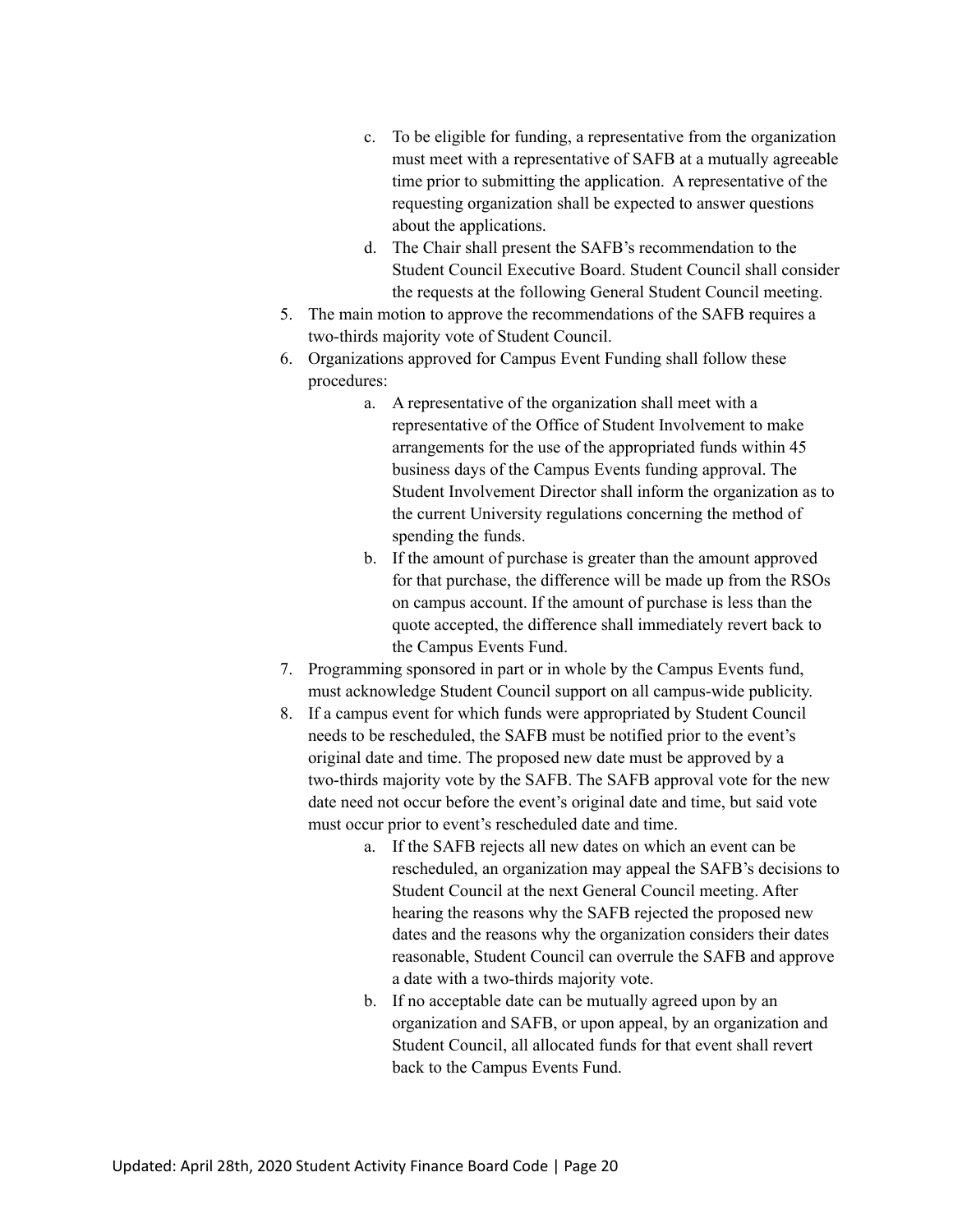- c. The rescheduled date must be before the end of the following semester of the original date
- 9. Student Council reserves the right to revoke any appropriations at any time prior to the expense for which funds were approved. This action requires a three-fourths vote of Student Council. The funds revoked shall be unusable until the end of the semester, when it shall revert back to the Campus Events Fund.
- 10. If an organization decides that it no longer needs items or funding through the Campus Events Fund, ownership shall revert back to the Campus Events Fund account. The SAFB, in cooperation with Student Involvement, will dispose of these items and funds as they see fit, with all proceeds from the sale of these items going to the Campus Events Fund.
- 11. The EFC Chair, in consultation with the SAFB, shall recommend changes, if needed, to how much of the Student Activity Fee is allocated to the Campus Events account for the following academic year.
- 12. The EFC Chair shall present this budget to the SAFB during the Student Activity Fee process.
- 13. The amount that an event can be funded is based on the amount of funds that is requested by the organization for the event in question.
	- a. If the amount of funds being requested is less than \$500 SAFB is allowed to recommend the total amount of the event.
	- b. If the event is between \$500 and \$1000 the SAFB is allowed to recommend up to \$500 dollars to be used for the event.
	- c. If the event is over \$1000 dollars then SAFB is allowed to only recommend half of the total cost of the event.
- 14. When making recommendations for Campus Events Funds, the EFC Chair shall take these items into account.
	- a. The scope and necessity of the service the organization provides to the campus as a whole. How many Missouri University of Science and Technology students shall benefit per dollar spent? Requests that benefit the entire campus shall be given first priority.
	- b. Is the item beyond the organization's budgeted resources? What will the organization do if SAFB does not recommend funding?
	- c. How will the funding be used by the organization? How will the requested funds help the organization achieve their goals at the current time and in the future?
	- d. How much funding has the organization received from Student Activity Fee in the past five years, and how have they used that funding?
	- e. What funds has the organization raised from other sources (fundraising, dues, and donations)?
	- f. For line item requests, how available is the requested line item from a department on campus, another campus organization, or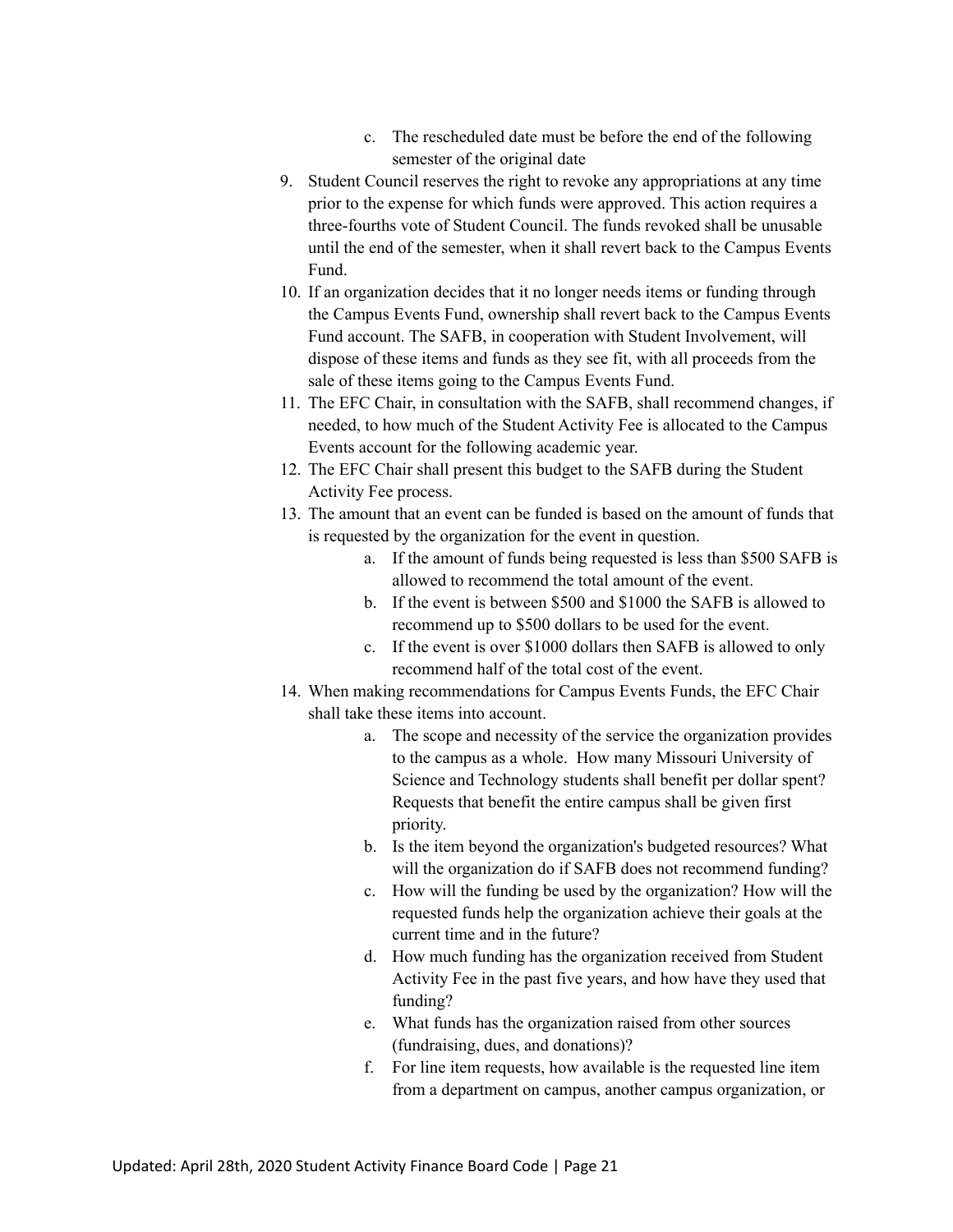in the surrounding area? What percentage of the total cost is the organization funding? Organizations that are providing matching funds shall be given priority based on the percentage of the total cost that they are funding.

- g. All decisions shall follow the Missouri University of Science and Technology Discrimination Policy.
- h. How does your organization plan to advertise to the student body as a whole?Any travel expenses (fuel, vehicle rental, hotel, etc.)
- 15. The following are not to be funded:
	- a. Any travel expenses (fuel, vehicle rental, hotel, etc.)
	- b. Food and refreshments for regular meetings;
	- c. Deficits incurred by the organization;
	- d. Any expenses incurred prior to the approval of funding;
	- e. The purchase of alcohol;
	- f. Off-campus activities if adequate facilities are available on campus;